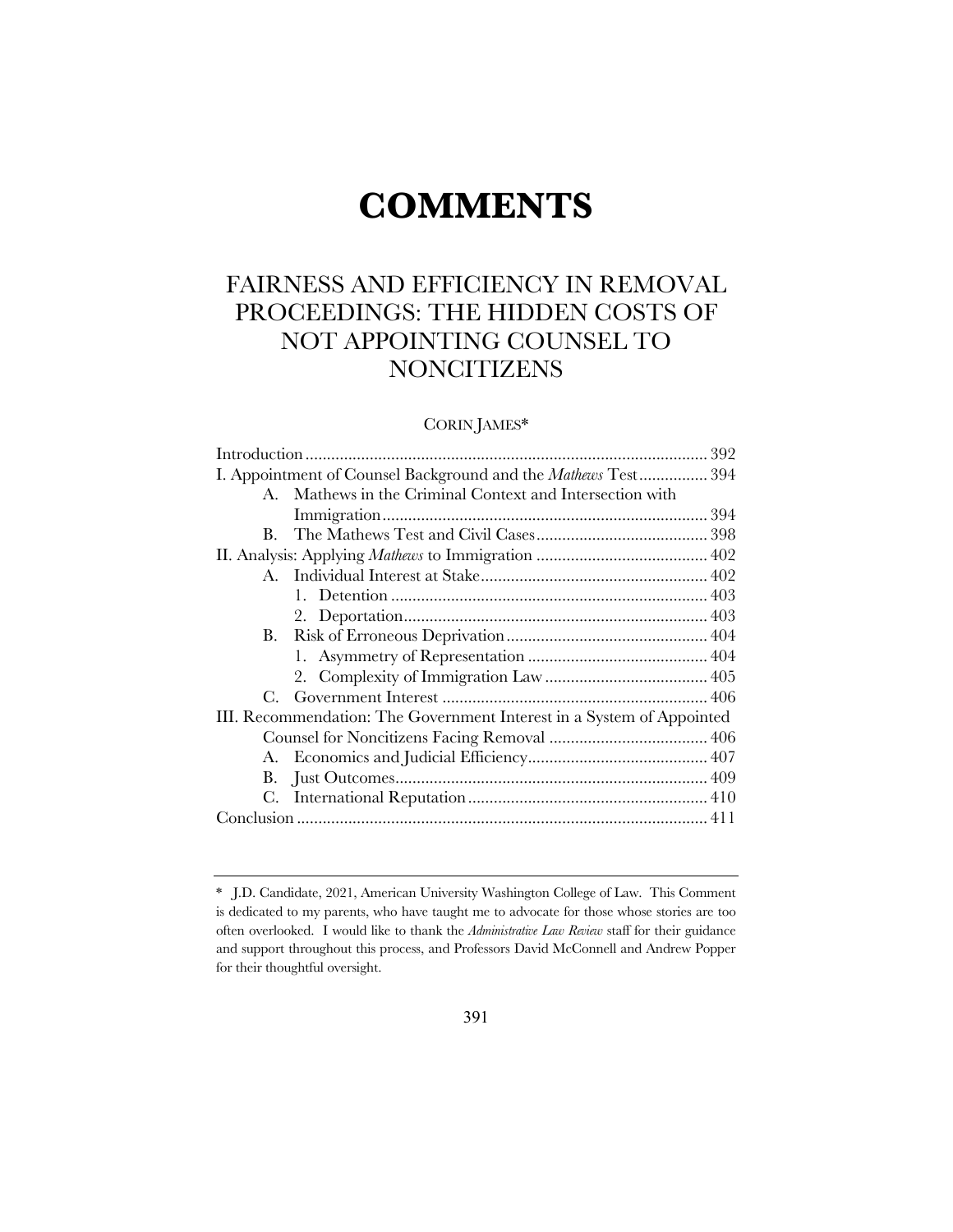Without the advice and guidance of counsel, noncitizens facing removal proceedings are at a distinct disadvantage in navigating the complex, overburdened, and backlogged immigration system.<sup>1</sup> Legal scholars convincingly argue due process requires the appointment of counsel to noncitizens in this context.2 Yet, the system remains constitutionally suspect. As of 2016, only sixtyone percent of individuals facing adverse proceedings in immigration courts were represented by attorneys,<sup>3</sup> and representation for detained individuals is often substantially lower.4 Some key players in the immigration system remain surprisingly unconcerned about the implications of this asymmetry of representation. Recently, an immigration judge made news headlines by asserting that he could adequately explain immigration law to the three- and four-yearold toddlers representing themselves pro se in his courtroom, stating that "[t]hey get it" and "[y]ou can do a fair hearing" under these circumstances.5

2. *See generally* Michael Kaufman, *Detention, Due Process, and the Right to Counsel in Removal Proceedings*, 4 STAN. J. C.R. & C.L. 113 (2008) (arguing for a constitutional right to appointed counsel for noncitizens facing removal based on a due process analysis); Shane T. Devins, Comment, *Using the Language of* Turner v. Rogers *to Advocate for a Right to Counsel in Immigration Removal Proceedings*, 46 J. MARSHALL L. REV. 893 (2013) (using *Turner v. Rogers* as the basis for a due process analysis that weighs in favor of appointing counsel in the immigration context); Ramanujan Nadadur, Note, *Beyond "Crimigration" and the Civil-Criminal Dichotomy – Applying*  Mathews v. Eldridge *in the Immigration Context*, 16 YALE HUM. RTS. & DEV. L.J. 141 (2013) (arguing that the criminal-civil procedure dichotomy is flawed and presenting a model of administrative procedure that favors appointing counsel to noncitizens facing removal).

3. U.S. DEP'T OF JUSTICE, EXEC. OFFICE FOR IMMIGRATION REVIEW, FY 2016 Statistics Yearbook F1 (2017), https://www.justice.gov/eoir/page/file/fysb16/download.

4. *See* Andrew I. Schoenholtz & Jonathan Jacobs, *The State of Asylum Representation: Ideas for Change*, 16 GEO. IMMIGR. L.J. 739, 748 (2002) (noting the location of detention centers outside of heavily populated areas, making it difficult for immigration lawyers to represent detained clients); *see also* Lyon v. ICE, 171 F. Supp. 3d 961 (N.D. Cal. 2016) (cataloguing obstacles that plaintiff detainees face in preparing cases because of the distance between detention centers and immigration court in San Francisco).

5. Jerry Markon, *Judge Says Three-Year-Old Girl Can Represent Herself in Immigration Court*, INDEPENDENT (Mar. 4, 2016, 4:45 PM), https://www.independent.co.uk/news/world/americas/ judge-says-three-year-old-girl-can-represent-herself-in-immigration-court-a6912336. html.

<sup>1.</sup> *See* JENNIFER STAVE ET AL., VERA INST. OF JUSTICE, EVALUATION OF THE NEW YORK IMMIGRANT FAMILY UNITY PROJECT: ASSESSING THE IMPACT OF LEGAL REPRESENTATION ON FAMILY AND COMMUNITY UNITY 7–12 (2017), https://storage.googleapis.com/vera-webassets/downloads/Publications/new-york-immigrant-family-unity-project-evaluation/legacy \_downloads/new-york-immigrant-family-unity-project-evaluation.pdf [hereinafter VERA STUDY 2017] (showing a jump in successful outcomes from four percent to forty-eight percent for individuals facing removal proceedings who were appointed counsel).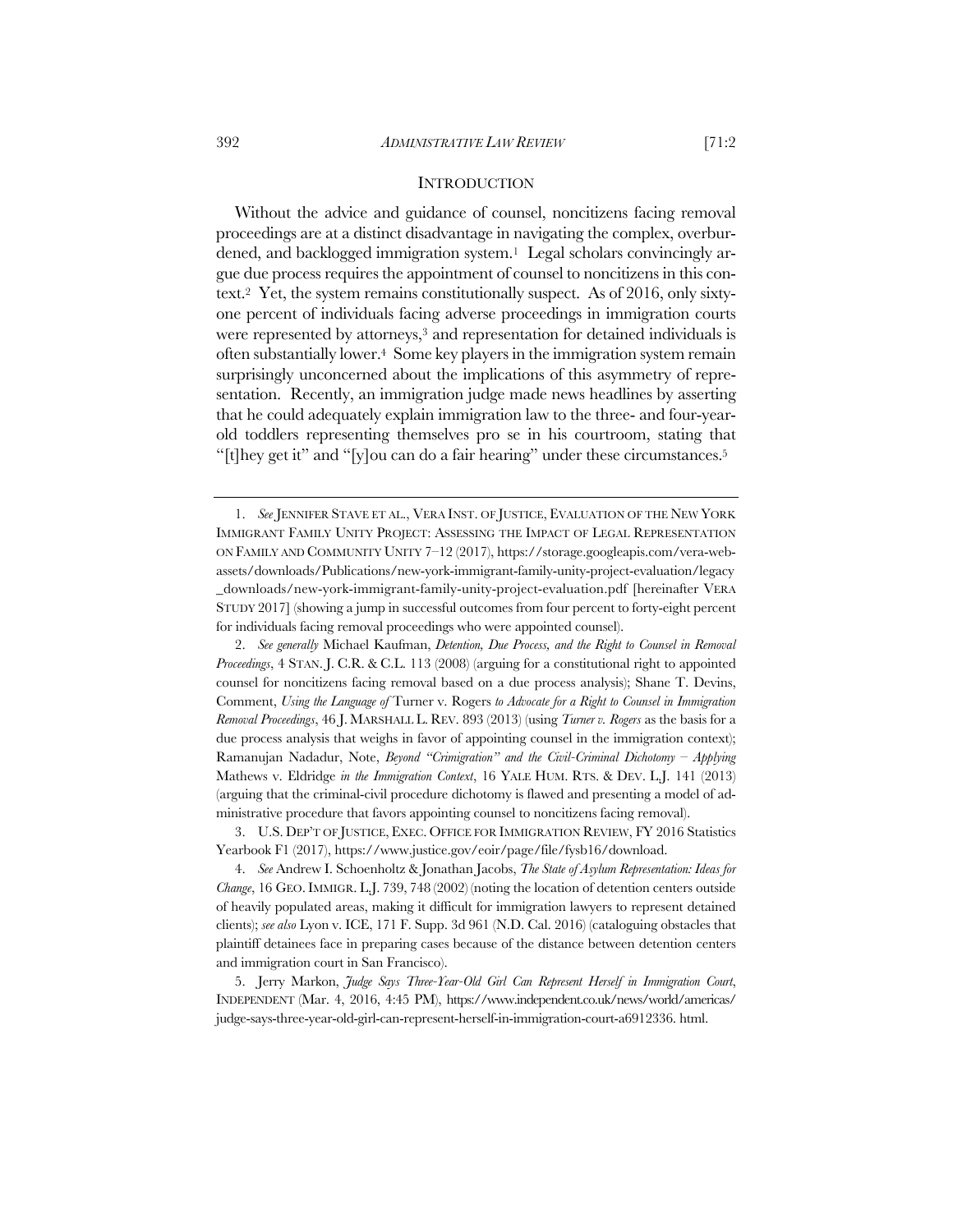These stories suggest that noncitizens facing removal are not benefiting from due process. Legal scholars have argued for heightened procedural safeguards—most prominently, the appointment of counsel to noncitizens facing removal proceedings—as a remedy for this deficit in due process. Some scholars focus on the intersection of criminal and immigration law (called "crimmigration") and argue that the liberty interest at stake<sup>6</sup> in both detaining and deporting noncitizens makes immigration proceedings more criminal than civil in nature.7 The Supreme Court has consistently held that noncitizens are entitled to due process, which includes freedom from "bodily restraint,"8 illustrating that detention implicates a clear liberty interest for noncitizens.9 Others cite landmark Supreme Court decisions that articulate the significant factors in a due process analysis and argue that these factors support a need for appointed counsel in certain noncriminal proceedings.<sup>10</sup> The *Mathews*<sup>11</sup> analysis is the seminal due process test for examining which factors a court should consider in deciding whether procedural safeguards are necessary to ensure due process in administrative proceedings.12

Significantly, *Mathews* enumerates government interest as one of the factors that courts should consider in a due process analysis.13 Despite the strong individual interest at stake in removal proceedings, the potential cost to the government ostensibly weighs against appointed counsel or other procedural safeguards for noncitizens facing removal.<sup>14</sup> Indeed, the Immigration and

<sup>6</sup> *See* Foucha v. Lousiana, 504 U.S. 71, 80 (1992) ("Freedom from bodily restraint has alw ays been at the core of the liberty protected by the Due Process clause from arbitrary governm ental action."); *see also* Plyler v. Doe, 457 U.S. 202, 210 (1982) (clarifying the presumption that noncitizens are entitled to due process by explaining "[w]hatever his status under the immigration laws, an alien is surely a 'person' in any ordinary sense of that term.").

<sup>7.</sup> *See generally* Nadadur, *supra* note 2 (explaining the general "crimigration" framework and how scholars use it to argue for a constitutional right to appointed counsel because immigration proceedings are closely intertwined with criminal proceedings and penalties). While Nadadur renders this word "crimigration," this Comment utilizes the more common spelling "crimmigration."

<sup>8</sup> *Foucha*, 504 U.S. at 80.

<sup>9</sup> *See id.*; *Plyler*, 457 U.S. at 210.

<sup>10.</sup> *See, e.g.*, Kaufman, *supra* note 2 (cataloguing cases from different noncriminal contexts which address the right to appointed counsel); Devins, *supra* note 2 (using the factors discussed in *Turner* as a roadmap to a constitutional foundation for appointed counsel in immigration proceedings).

<sup>11.</sup> Mathews v. Eldridge, 424 U.S. 319 (1976).

<sup>12.</sup> *See infra* Part II. Analysis: Applying *Mathews* to Immigration

<sup>13.</sup> *Mathews*, 424 U.S. at 335.

<sup>14.</sup> *See, e.g.*, Kaufman, *supra* note 2, at 144 ("[P]roviding counsel to all detained and lawful permanent residents would undoubtedly involve substantial costs to the government.").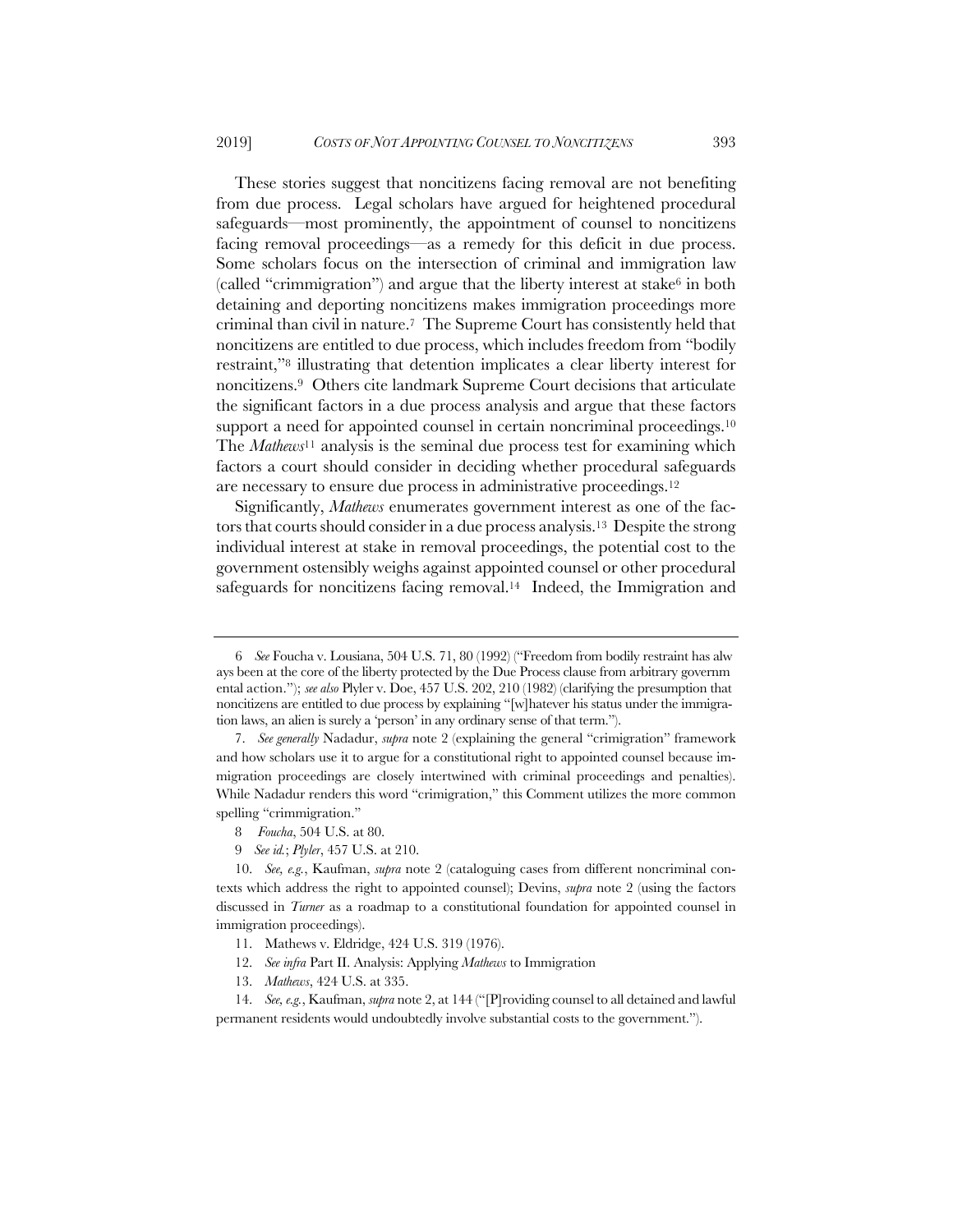Nationality Act (INA) establishes a right to be represented by counsel in removal proceedings, but specifically stipulates that this right be "at no expense to the Government."15 Courts consistently refer to the statute's language when facing the issue of appointed counsel in removal proceedings.<sup>16</sup>

But the hidden costs of not appointing counsel to noncitizens facing removal are significant.17 Courts assume a system of appointed counsel would necessarily incur an expense to the government.18 However, recent studies and pilot programs that experiment with appointing counsel in immigration courts indicate this may not be the case.19 Arguing for appointed counsel in immigration proceedings is not new—but perhaps a focus on the hidden economic costs will prove more convincing to those that would dismiss such a system as economically unfeasible.

Part I of this Comment will provide a background of the *Mathews* due process analysis and examine how it applies to different legal contexts, highlighting particularly instructive cases. Part II will address how *Mathews* and its progeny apply to the immigration context. Part III will recommend that the government adopt a system in which counsel is appointed to noncitizens facing removal. Just outcomes, judicial efficiency, and the United States' international reputation are at stake, and the hidden costs of not providing counsel to noncitizens facing removal urge adoption of the proposed heightened procedural safeguard.

# I. APPOINTMENT OF COUNSEL BACKGROUND AND THE *MATHEWS* TEST

#### *A.* Mathews *in the Criminal Context and Intersection with Immigration*

In administrative adjudications, agencies must comply with the due process analysis established by the Supreme Court's seminal decision in *Mathews v. Eldridge*.20 According to *Mathews*, courts should grant additional procedural

<sup>15.</sup> 8 U.S.C. § 1362 (2012).

<sup>16.</sup> *See, e.g.*, C.J.L.G. v. Sessions, 880 F.3d 1122, 1133 (9th Cir. 2018) (explaining that courtappointed counsel at government expense is "a privilege that Congress has not conferred").

<sup>17.</sup> *See generally* JOHN D. MONTGOMERY, NATIONAL ECONOMIC RESEARCH ASSOCIATES (NERA) ECONOMIC CONSULTING, COST OF COUNSEL IN IMMIGRATION: ECONOMIC ANALYSIS OF PROPOSAL PROVIDING PUBLIC COUNSEL TO INDIGENT PERSONS SUBJECT TO IMMIGRATION REMOVAL PROCEEDINGS (2014), http://www.nera.com/content/dam/nera/ publications/archive2/NERA\_Immigration\_Report\_5.28.2014.pdf [hereinafter NERA STUDY 2014] (highlighting costs of unnecessarily prolonged court proceedings and detention).

<sup>18.</sup> *See, e.g.*, *C.J.L.G.*, 880 F.3d at 1133–34.

<sup>19.</sup> *See, e.g.*, NERA STUDY 2014, *supra* note 17.

<sup>20.</sup> 424 U.S. 319 (1976).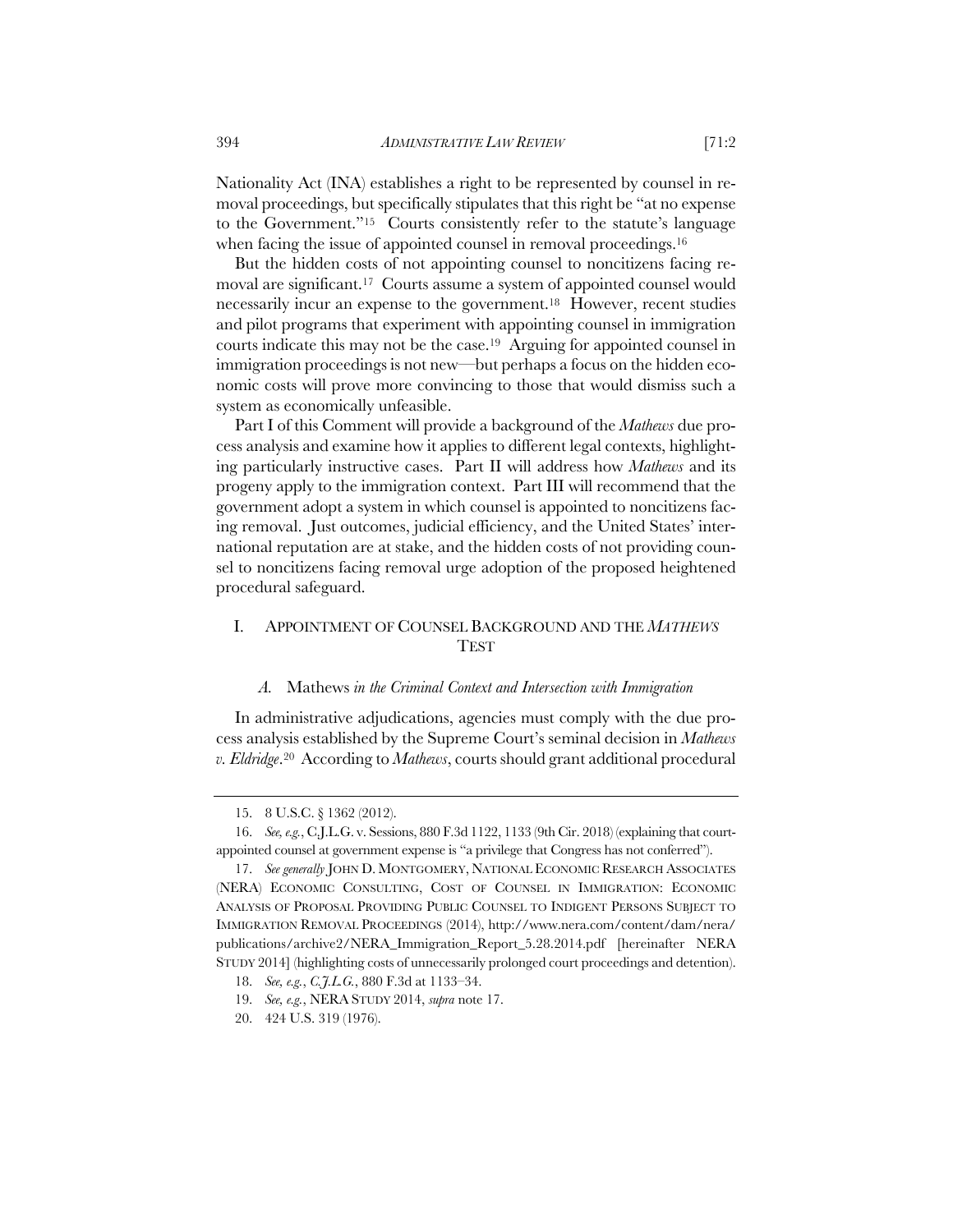safeguards to ensure due process requirements are satisfied based on an analysis of three weighing factors: (1) the individual interest at stake in the proceeding; (2) the risk of erroneous deprivation of that interest and probable added value of additional procedural safeguards; and (3) the governmental interest in the proceeding, including the financial costs of additional procedural safeguards.21

In addition to administrative adjudications, the Supreme Court applies the *Mathews* analysis to criminal cases,<sup>22</sup> and the criminal context provides a useful point of comparison to immigration proceedings. Criminal procedure employs certain constitutional safeguards because of the significance of the individual liberty interest at stake,<sup>23</sup> and the right to appointed counsel in criminal proceedings has evolved over time into a per se rule.24 This right attaches so long as the penalty of the alleged offense is actual imprisonment.25 Generally, the greater the individual interest at stake, the more extensive the procedural safeguards are required to ensure a lower probability of error.26 For example, criminal proceedings involving a potential death penalty punishment often require heightened safeguards during the sentencing phase of

24. *See* Betts v. Brady, 316 U.S. 455, 471–72 (1942) (holding that counsel should be appointed in criminal proceedings on a case-by-case basis). *But see* Gideon v. Wainwright, 372 U.S. 335, 344 (1963) (overruling *Betts* and replacing the case-by-case analysis with a per se rule, noting "reason and reflection require us to recognize that in our adversary system of criminal justice, any person haled into court, who is too poor to hire a lawyer, cannot be assured a fair trial unless counsel is provided for him").

25. *See* Scott v. Illinois, 440 U.S. 367, 373 (1979) (citing Argersinger v. Hamlin, 407 U.S. 25 (1972)) (reaffirming that actual imprisonment, as distinguished from fines or threats of imprisonment, is the "line defining the constitutional right to appointment of counsel").

26. *See, e.g.*, Furman v. Georgia, 408 U.S. 238 (1972) (plurality opinion) (holding that courts should limit the discretion afforded to a sentencing body in death penalty cases to minimize the risk of arbitrary or capricious action).

<sup>21.</sup> *Id.* at 334–35.

<sup>22.</sup> *See, e.g.*, United States v. Ruiz, 536 U.S. 622, 631, 633 (2002) (applying the *Mathews*  analysis to determine whether the government should be required to disclose "material impeachment evidence" to a criminal defendant before she agrees to a plea bargain); United States v. Raddatz, 447 U.S. 667, 677 (1980) (applying *Mathews* analysis to determine whether a district court judge should be required to hear the challenged testimony in deciding a motion to suppress evidence).

<sup>23</sup> *See* Foucha v. Louisiana, 504 U.S. 71, 80 (1992) (asserting that the liberty protected by the Due Process Clause encompasses a freedom from bodily restraint); *see also* O'Connor v. Donaldson, 422 U.S. 563, 573 n.8 (1975) (applying the freedom from bodily restraint to institutional confinement: "[t]hat a wholly sane and innocent person has a constitutional right not to be physically confined by the State when his freedom will pose a danger neither to himself nor to others cannot be seriously doubted").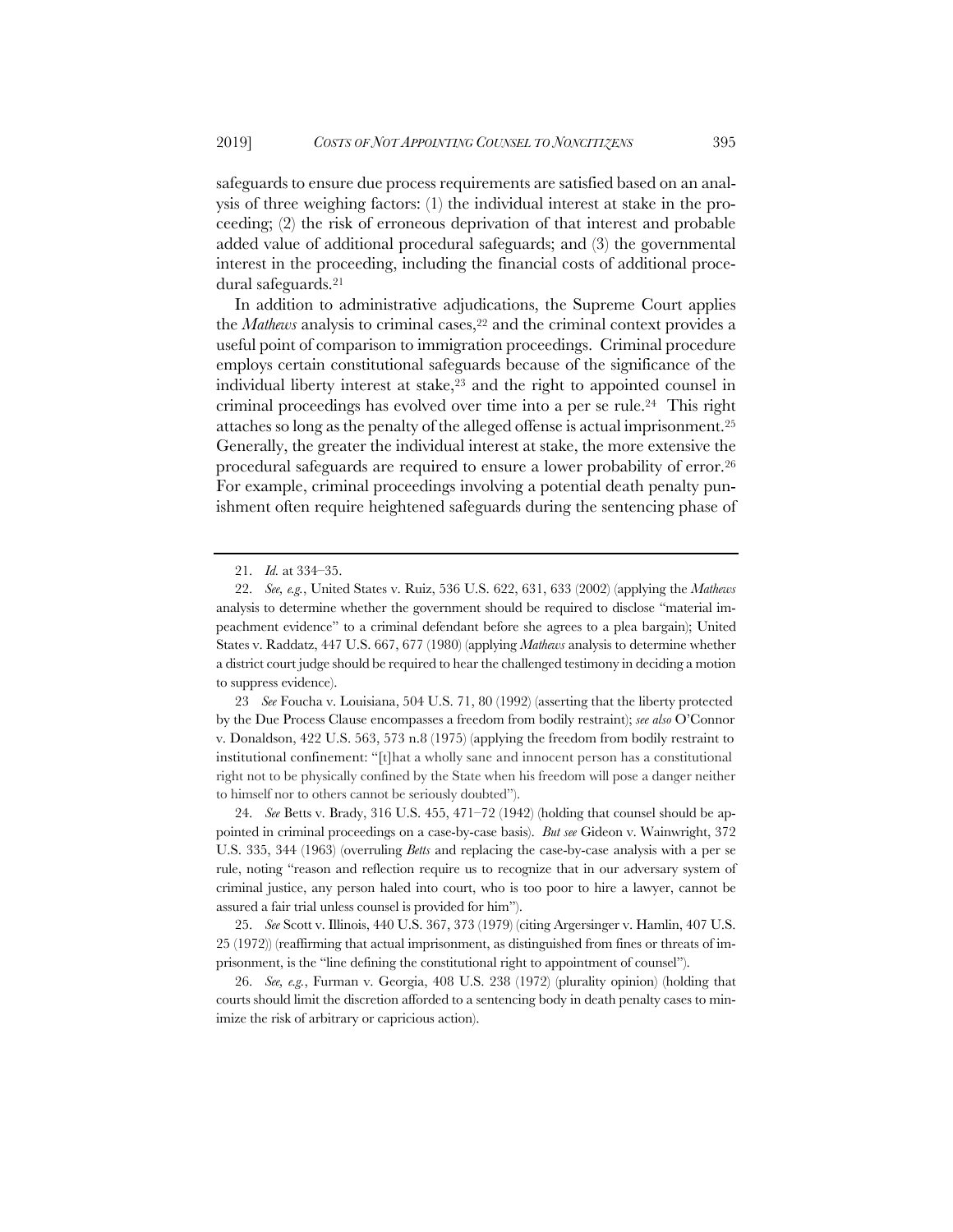the prosecution; examples of these safeguards include independent review of the death sentence by either a sentencing judge or an appellate tribunal, and an automatic appeal if the individual is sentenced to death.27 These examples illustrates the correlation between a greater individual interest and heightened procedural safeguards.

Many of the procedural safeguards that attach in criminal cases do not apply in immigration proceedings; since the (in)famous 1889 Chinese exclusion case, *Chae Chan Ping v. United States*,28 immigration proceedings have been implicitly and explicitly classified as civil cases.29 In *Fong Yue Ting v. United States*,30 the Court held that deportation, unlike banishment (expulsion), does not deprive an individual of life, liberty, or property without due process of law.31 Thus, trial by jury and other constitutional protections have no application in this context.32 But a historical analysis supports the idea that removal proceedings are more criminal than civil in nature.<sup>33</sup> In England, as well as the early American colonies, *exclusion* was a civil administrative power whereas *expulsion* was a criminal punishment imposed after completion of the criminal process.34 Exclusion at the border seems different from expulsion of those already living in the United States. Advocates of the crimmigration paradigm argue that the punitive nature of deportation makes immigration proceedings more criminal than civil in nature, and therefore noncitizens facing removal should be entitled to heightened procedural safeguards.35 In

30. 149 U.S. 698 (1893).

31. *Id.* at 730 (distinguishing banishment as the expulsion of an individual from his own country as a criminal penalty).

32. *Id.* (explaining that deportation is enforcing the return of an alien who has not complied with the government's conditions).

33. *See* Peter L. Markowitz, *Straddling the Criminal-Civil Divide: A Bifurcated Approach to Understanding the Nature of Immigration Removal Proceedings*, 43 HARV. C.R.-C.L. L. REV. 289, 308 (2008) (tracing the historical distinction of exclusion as a civil penalty and expulsion as a criminal one).

34. *Id.* at 325–26 (explaining how historical models from the American colonies and common-law England, which differentiated between the civil administrative power to exclude noncitizens from the country and the criminal power to expel those already within the country, likely shaped the Framers' conception of deportation).

35. *See* Austin T. Fragomen, Jr., *The 'Uncivil' Nature of Deportation: Fourth and Fifth Amendment* 

<sup>27.</sup> *E.g.*, Gregg v. Georgia, 428 U.S. 153, 198 (1976) (noting that Georgia requires all death sentences to be automatically appealed to the state supreme court).

<sup>28.</sup> 130 U.S. 581 (1889).

<sup>29.</sup> *See id.* at 606–07 (emphasizing the broad power of the government to exclude noncitizens from the country so long as it is in the public interest); *see also* INS v. Lopez-Mendoza, 468 U.S. 1032, 1038 (1984) (reaffirming the civil nature of deportation hearings, stressing that an immigration judge does not adjudicate guilt or administer punishment and therefore protections that apply in criminal proceedings do not apply in a deportation hearing).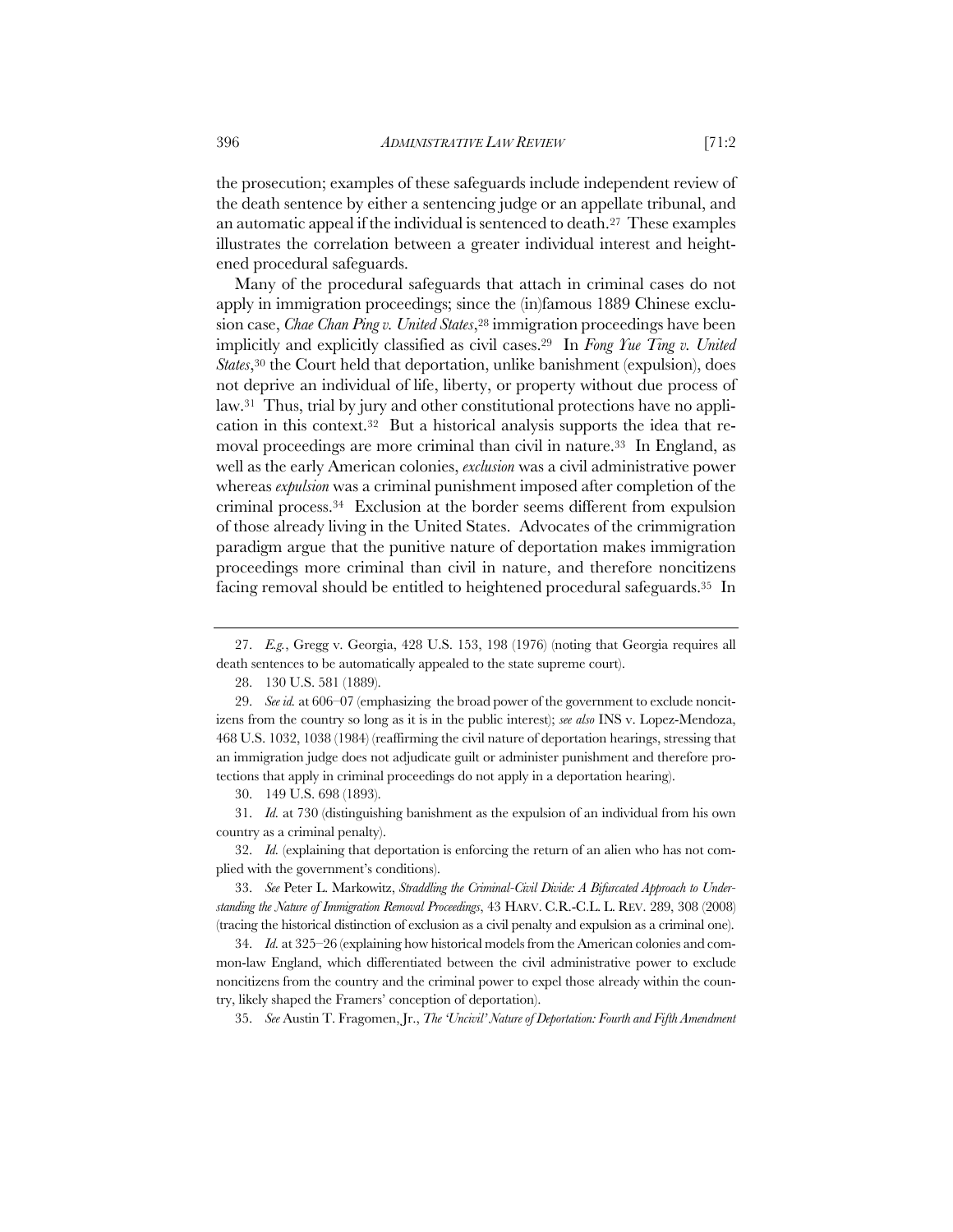the criminal context, due process protections apply regardless of citizenship status—for example, the right to appointed counsel in criminal proceedings is available to citizens and noncitizens.36

Following the Court's recent decision in *Padilla v. Kentucky*,37 immigration law has become increasingly intertwined with criminal law despite its civil classification.38 In *Padilla*, the Court found that the Sixth Amendment right to the effective assistance of counsel requires criminal defense attorneys to advise noncitizen clients of the immigration consequences of a guilty plea or conviction and that a failure to do so is per se deficient under the *Strickland*<sup>39</sup> standard for an ineffective assistance of counsel analysis.40 In accordance with this decision, criminal defense attorneys must regularly consult with immigration experts to navigate the complexities of immigration law and adequately advise their noncitizen clients.41 Consistent with other opinions in this area of jurisprudence, the Court acknowledged that deportation is "intimately related to the criminal process."42 However, despite the Court's characterization of deportation as a severe "penalty," it ultimately declined to classify it as a criminal sanction.<sup>43</sup>

The civil designation of immigration proceedings has wide-ranging consequences for the modern-day intersections of immigration and criminal law. For example, a defendant who pled guilty to a criminal offense decades ago is not protected from new immigration rules that could result in his removal.44 The Ex Post Facto Clause provides no protection in noncriminal contexts, and a noncitizen can be removed based on a past guilty plea that

- 37. 559 U.S. 356 (2010).
- 38. *See id.* (requiring certain procedural safeguards for noncitizens in criminal cases).
- 39. Strickland v. Washington, 466 U.S. 668 (1984).

40. *Padilla*, 559 U.S. at 367 ("The weight of prevailing professional norms supports the view that counsel must advise her client regarding the risk of deportation.").

41. *See* Nadadur, *supra* note 2, at 142 (noting that some criminal defense offices have created new positions for immigration experts and that state bars and other organizations have sponsored immigration law training sessions for defense attorneys).

44. *See* Nadadur, *supra* note 2, at 144 (noting that a congressional change in deportable offenses can be applied retroactively).

*Rights and the Exclusionary Rule*, 45 BROOK. L. REV. 29, 34–35 (1978) (analyzing similarities between law enforcement interactions with individuals in the criminal and immigration contexts and arguing that "deportation proceedings should be deemed 'criminal' or 'quasi-criminal' in nature" to provide adequate constitutional safeguards in the immigration system).

<sup>36.</sup> *See* Zadvydas v. Davis, 533 U.S. 678, 693 (2001) ("[O]nce an alien enters the country, the legal circumstance changes, for the Due Process Clause applies to all 'persons' within the United States, including aliens.").

<sup>42.</sup> *Padilla*, 559 U.S. at 365.

<sup>43.</sup> *Id.*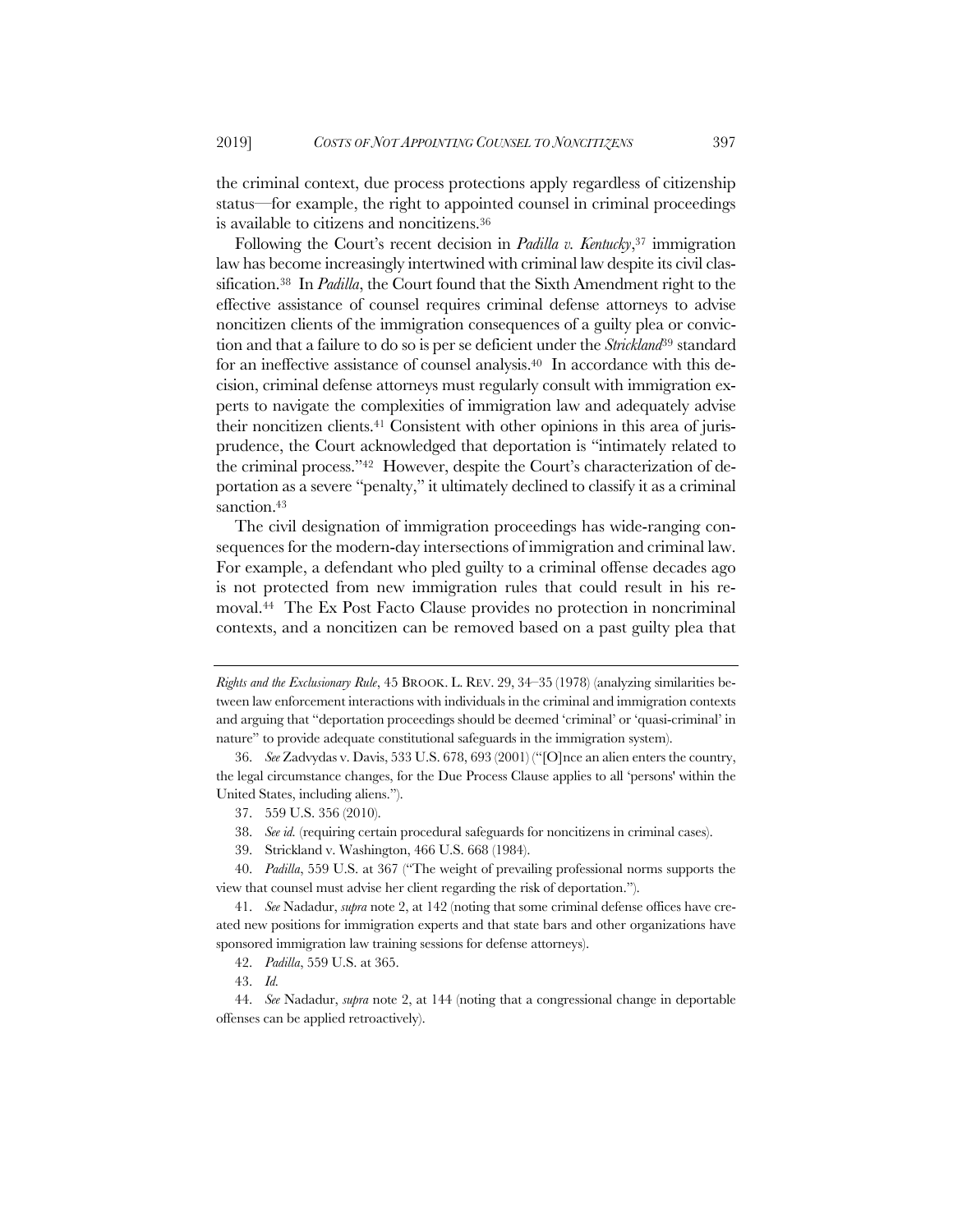carried no immigration consequences at the time it was entered.45 The expansion of the list of "aggravated felonies," which bar noncitizens from numerous forms of relief and can result in permanent inadmissibility, illustrates the increasingly intertwined interaction between criminal and immigration law.46 Additionally, the Court has held that the Exclusionary Rule—a judicial remedy for certain violations of the Bill of Rights by the government does not apply in a removal proceeding because the hearing is a civil proceeding that determines eligibility to remain in the United States, rather than criminal punishment for unlawful action.<sup>47</sup> Thus, despite the increased intersection of immigration and criminal law and the potential criminal-like consequences immigration courts can impose, noncitizens facing removal are not entitled to the same procedural protections as criminal defendants.

#### *B. The* Mathews *Test and Civil Cases*

While the right to appointed counsel is well established in the criminal context, courts have also extended this procedural safeguard to some noncriminal contexts.48 These extensions, from both before and after the *Mathews* due process test emerged, can all be understood in terms of the three weighing factors that *Mathews* outlines. The first factor is the individual interest at stake. In *Lassiter v. Department of Social Services of Durham County, North Carolina*,<sup>49</sup> the Court held that if deprivation of physical liberty is not an issue, there is a presumption against a right to appointed counsel.50 The Court ultimately affirmed the trial court's decision not to appoint counsel to Lassiter in a parental termination proceeding because the case did not

<sup>45.</sup> *See* Markowitz, *supra* note 33, at 294 (highlighting how a defendant could have been correctly advised that pleading guilty would not have immigration consequences and still not be protected from removal today due to subsequent changes in the immigration laws).

<sup>46.</sup> *See* 8 U.S.C. § 1101(a)(43)(A)–(U) (2012); *see also* AMERICAN IMMIGRATION COUNCIL, AGGRAVATED FELONIES: AN OVERVIEW (2016), https://www.americanimmigrationcouncil.org/sites/ default/files/research/aggravated\_felonies.pdf (summarizing the immigration consequences for aggravated felonies).

<sup>47.</sup> INS v. Lopez-Mendoza, 468 U.S. 1032, 1038 (1984).

<sup>48</sup> *See, e.g.*, Turner v. Rogers, 564 U.S. 431 (2011) (acknowledging a limited case-specific right to appointed counsel for individuals found in civil contempt facing potential incarceration); Vitek v. Jones, 445 U.S. 480 (1980) (requiring appointed counsel for indigent defendants facing civil commitment); *In Re Gault*, 387 U.S. 18 (1967) (extending the right to appointed counsel to juvenile delinquency hearings).

<sup>49.</sup> 452 U.S. 18 (1981).

<sup>50.</sup> *See id.* at 27 (explaining that the presumption against appointed counsel can be overcome by weighing the three *Mathews* analysis factors: the individual interest at stake, the risk of erroneous deprivation, and the government interest).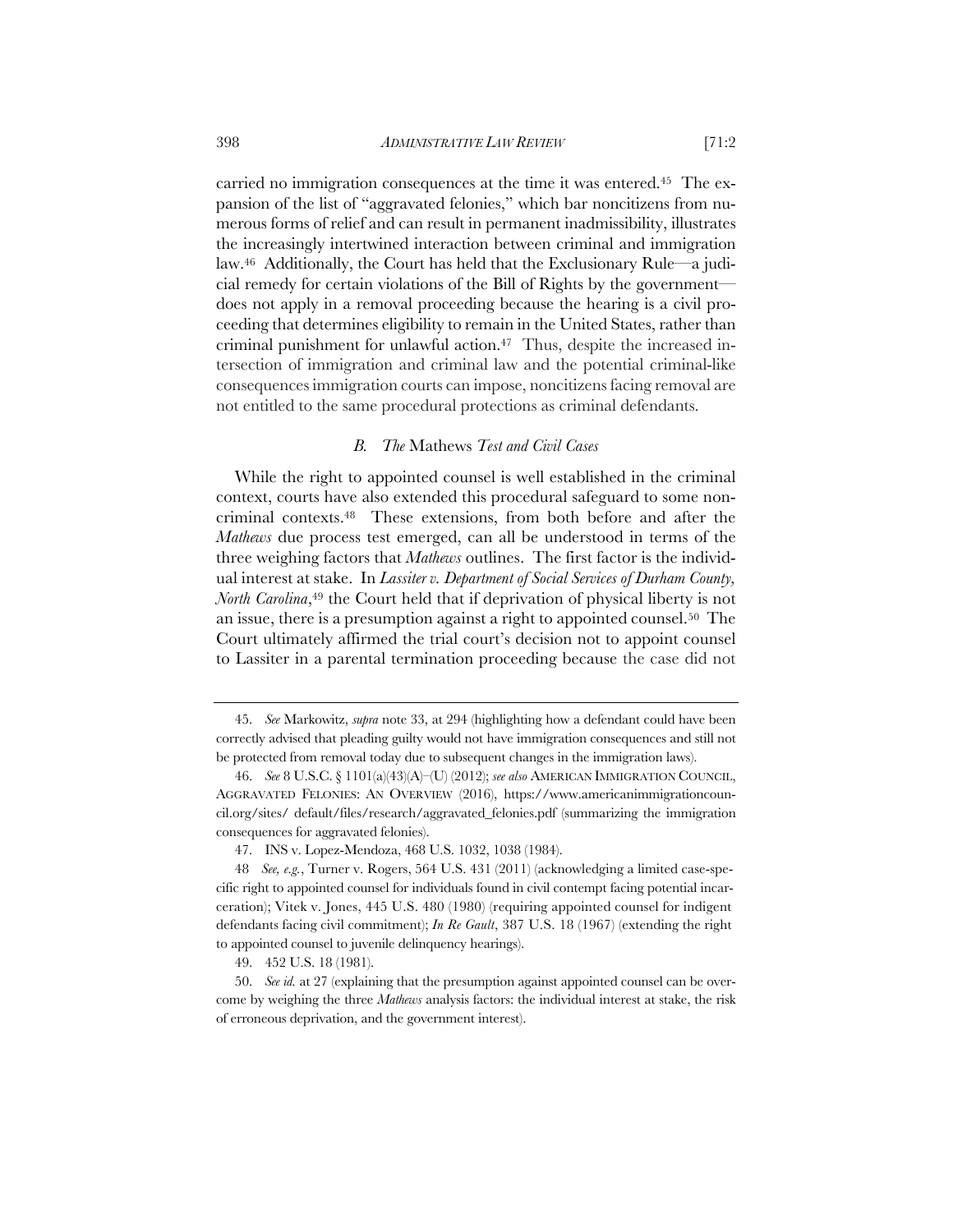present particularly troublesome points of law, no expert witnesses testified, and the presence of counsel likely would not have made an outcome-determinative difference.51 At the time of the decision, thirty-three states and the District of Columbia had already adopted laws to statutorily provide for the appointment of counsel in parental termination proceedings.52 The Court explicitly stated it did not intend to undermine the wisdom of these laws and reconciled its holding by noting that, while the appointment of counsel in this case was not constitutionally required, public policy can prescribe higher standards.53 *Lassiter* provides an example of a context in which the *Mathews* second factor weighed against appointing counsel; while an individual's interest in retaining parental rights is undoubtedly significant (first factor), the lack of complexity of the law meant that additional safeguards would add little value to the proceedings.54 Importantly, *Lassiter* illustrates the heavy burden to overcome the presumption against appointed counsel.

The first two *Mathews* factors together can weigh strongly enough against the presumption to satisfy this burden. *In Re Gault*<sup>55</sup> established that juvenile delinquency hearings require the same procedural protections as criminal hearings, including the right to appointed counsel.56 The individual interest at stake in juvenile delinquency hearings is similar to that in criminal proceedings,<sup>57</sup> and juveniles require the assistance of counsel to effectively address legal problems, make factual inquiries, follow procedures of the court, and present a proper defense.<sup>58</sup> The first and second factors of the *Mathews* analysis weigh heavily in favor of appointment of counsel in this context—the individual interest at stake and the risk of erroneous deprivation without additional procedural safeguards are both significant. Appointed counsel for children unable to navigate the complexity of the law mitigates this risk and increases judicial integrity and the probability of a just outcome.<sup>59</sup>

<sup>51.</sup> *Id.* at 32 (noting that the facts and circumstances of this case did not raise complex substantive or procedural questions that an attorney could have more effectively addressed).

<sup>52.</sup> *Id.* at 34.

<sup>53.</sup> *Id.* at 33.

<sup>54.</sup> *Id.* at 31–33.

<sup>55.</sup> 387 U.S. 18 (1967).

<sup>56.</sup> *Id.*

<sup>57.</sup> *Id.* at 36 ("A proceeding where the issue is whether the child will be found to be 'delinquent' and subjected to the loss of his liberty for years is comparable in seriousness to a felony prosecution.").

<sup>58.</sup> *Id.* at 36 (internal citations omitted).

<sup>59.</sup> *Id.* at 36–38.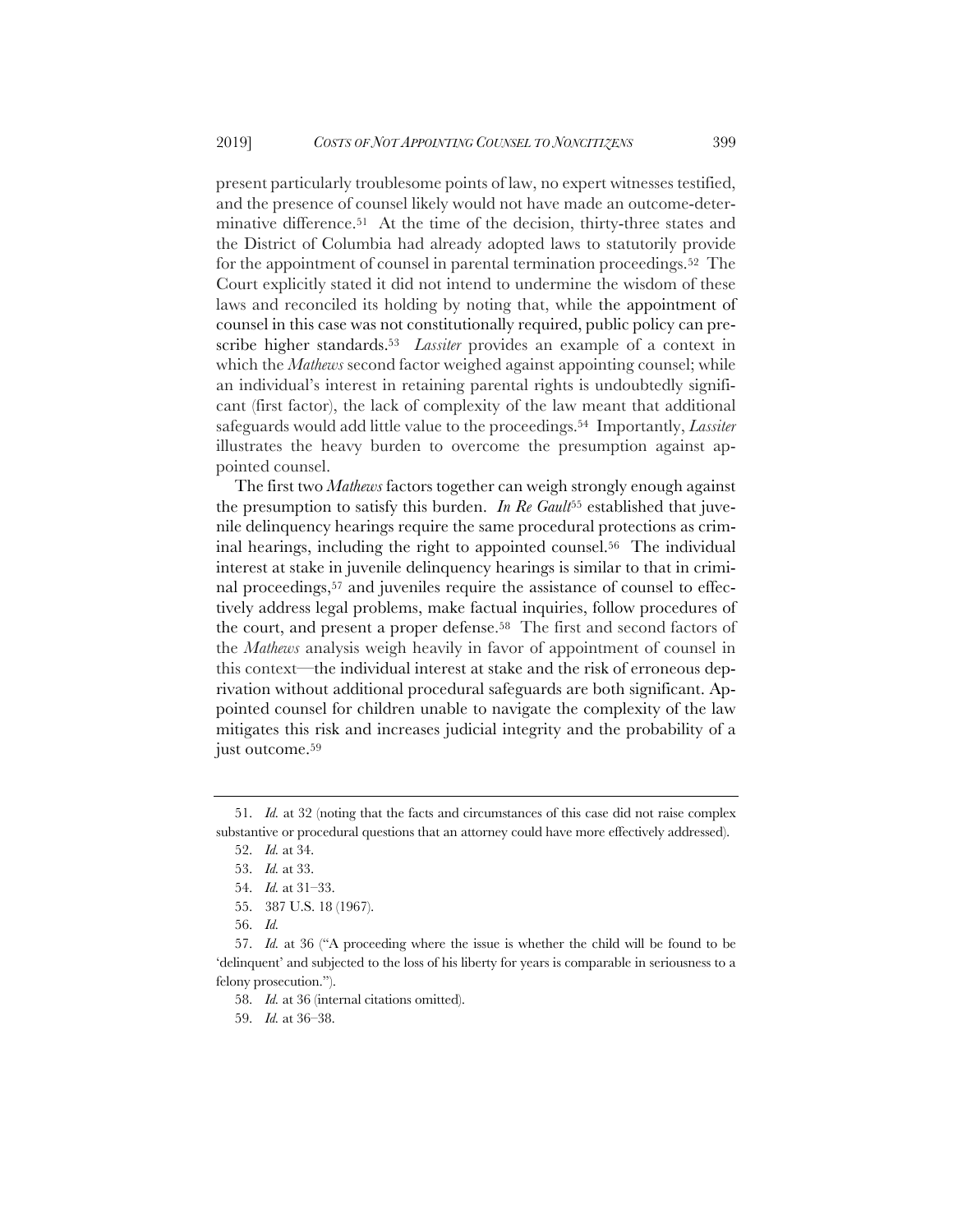Similarly, in *Vitek v.* Jones,<sup>60</sup> the Court held that appointed counsel is required for indigent people facing civil commitment.61 While a criminal conviction and prison sentence extinguish a defendant's right to freedom from confinement, certain changes in this confinement can still trigger due process protections.62 The Court distinguished prisoners facing civil commitment as part of a special class, noting that a prisoner with a mental illness has a greater need for legal representation because he is more likely to have difficulty exercising his rights.<sup>63</sup> Facing potential civil commitment implicates the same liberty interest as imprisonment and, as with juveniles in *Gault*, the risk of erroneous deprivation is high for individuals ill-equipped to fully understand and exercise their rights. Thus, the *Mathews* weighing factors tilt in favor of appointed counsel to ensure due process is realized.

In other legal contexts, the Court has found appointment of counsel to be constitutionally required on a limited case-by-case basis. In *Gagnon v. Scarpelli*,64 the Court addressed appointment of counsel in the quasi-criminal context of probation revocation hearings.65 Undoubtedly, the liberty interest is often as significant as that in criminal cases given the potential for incarceration if probation is revoked. However, the Court chose to adopt a case-by-case approach in these proceedings instead of an "inflexible constitutional rule," justifying the distinction as reflecting the procedural differences between criminal trials and probation revocation hearings.66 The Court noted invariable attributes of criminal proceedings that make the appointment of counsel necessary.67 These characteristics include the formal rules of evidence, procedural rights that are lost if not raised timely, and the need for a presentation of a defense understandable to untrained jurors.68 Revocation proceedings are distinct from criminal proceedings in several significant ways: the state is represented by a parole officer instead of a prosecutor; formal procedures and rules of evidence do not apply; and the hearing body, unlike untrained jurors, is familiar with the general problems that can arise in the context of probation and parole.<sup>69</sup>

- 64. 411 U.S. 778 (1973).
- 65. *Id.* at 790.
- 66. *Id.*
- 67. *Id.* at 789.
- 68. *Id.*
- 69. *Id.*

<sup>60.</sup> 445 U.S. 480 (1980).

<sup>61.</sup> *Id.* at 497.

<sup>62.</sup> *Id.* at 488 (noting how certain due process protections apply to revocation of probation or parole, forfeiture of state-created rights to "good-time credits," and decisions to impose solitary confinement).

<sup>63.</sup> *Id.* at 496–97.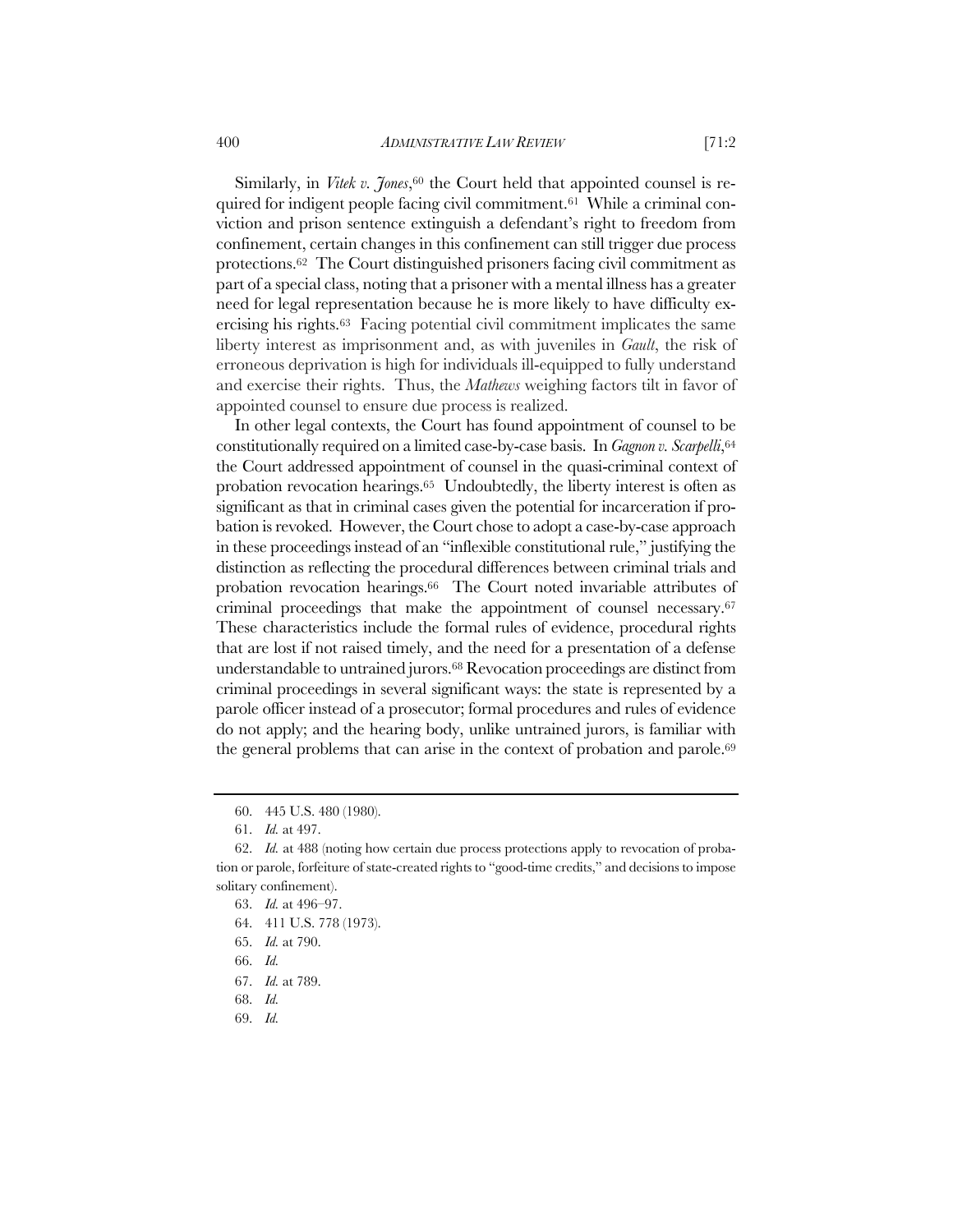Thus, the lack of procedural complexity justifies a different rule. While the individual interest at stake is often comparable to that in a criminal proceeding, the second prong of *Mathews* did not tilt the balance enough to overcome the presumption and the Court found no need for per se appointed counsel in this context.70 However, *Gagnon* and its progeny allow for appointment of counsel in these hearings under special circumstances using a "fundamental fairness" standard; the Court did not define this standard, but noted an important consideration is "whether the probationer appears to be capable of speaking effectively for himself."71 This suggests that government-appointed counsel would be appropriate in circumstances in which the legal questions are particularly complex.

Civil cases with criminal-like consequences also present difficult questions of when appointed counsel should be constitutionally required.72 In *Turner v. Rogers*,73 the defendant was held in civil contempt and threatened with incarceration after failing to make child support payments.74 Applying the *Mathews* analysis, the Court held that due process does not automatically require the appointment of counsel for indigent defendants facing civil contempt, despite the potential consequence of incarceration.75 The Court found that alternative procedural safeguards, focused on adequately educating the defendant about the hearing, mitigated the risk of erroneous deprivation of individual liberty.76 The lack of legal complexity and asymmetrical legal representation were both significant factors that weighed against the need for appointed counsel in that type of proceeding.77 By introducing these two refinements of the *Mathews* test—the complexity of the case and the

<sup>70.</sup> *Id.* at 788–90 (acknowledging how in some cases only a trained advocate can fairly represent a probationer or parolee, but also highlighting the significant interests in informality, flexibility, and economy that justify not adopting a per se rule of appointed counsel).

<sup>71.</sup> *Id.* at 790–91.

<sup>72.</sup> *See* Turner v. Rogers, 564 U.S. 431 (2011) (holding that while the Court did not require appointed counsel in the specific circumstances of this case, appointed counsel could be appropriate in slightly different circumstances).

<sup>73</sup>*.* 564 U.S. 431 (2011).

<sup>74.</sup> *Id.* at 431.

<sup>75.</sup> *Id.* at 448 ("the Due Process Clause does not *automatically* require the provision of counsel at civil contempt proceedings to an indigent individual who is subject to a child support order, even if that individual faces incarceration (for up to a year)").

<sup>76.</sup> *Id.* at 447–48 (articulating the safeguards in this case: "(1) notice to the defendant that his 'ability to pay' is a critical issue in the contempt proceeding; (2) the use of a form (or the equivalent) to elicit relevant financial information; (3) an opportunity at the hearing for the defendant to respond to statements and questions about his financial status, (*e.g.,* those triggered by his responses on the form); and (4) an express finding by the court that the defendant has the ability to pay").

<sup>77.</sup> *Id.* at 446–47.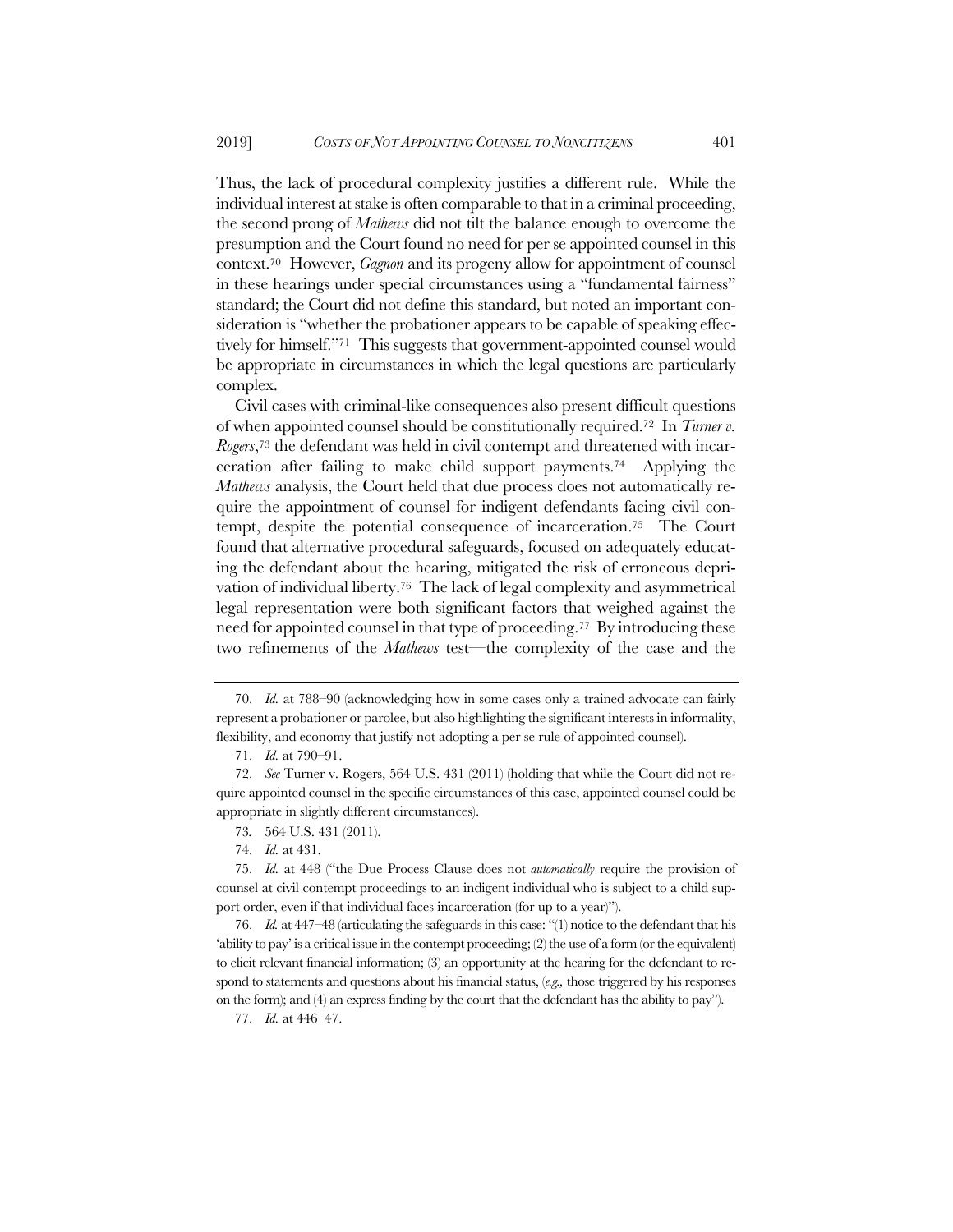desirability of symmetrical legal representation—the Court in *Turner* may have provided a roadmap for what advocates seeking to establish a right to appointed counsel must demonstrate.78

#### II. ANALYSIS: APPLYING *MATHEWS* TO IMMIGRATION

Courts have consistently declined to recognize the appointment of counsel in removal proceedings as a constitutional right.79 Some courts have justified limits on due process procedural rights for noncitizens simply because of their noncitizen status. For example, the Tenth Circuit articulated: "Because aliens do not have a constitutional right to enter or remain in the United States, the only protections afforded are the minimal procedural due process rights for an 'opportunity to be heard at a meaningful time in a meaningful manner.'"80

The Supreme Court first applied the *Mathews* analysis to the immigration context in *Landon v. Plasencia*.81 Without deciding whether Plasencia was afforded due process in previous hearings, the Court emphasized that the relevant inquiry is whether the procedures met the minimum standards of due process, not whether the Court itself would have made a different policy decision.82 Despite this (lack of a) decision, applying the *Mathews* factors to different types of proceedings can provide a foundation for arguing that additional procedural safeguards are necessary to meet these minimum due process standards for noncitizens facing removal. Comparing these varied legal circumstances to removal proceedings supports the argument that all three *Mathews* factors weigh in favor of appointing counsel in this context.

### *A. Individual Interest at Stake*

The first prong of the *Mathews* test is the weight of the individual interest at stake.83 Both detention and deportation implicate significant liberty interests for noncitizens in the immigration system.

<sup>78.</sup> *See*Johan Fatemi, *A Constitutional Case for Appointed Counsel in Immigration Proceedings: Revisiting*  Franco-Gonzalez, 90 ST. JOHN'S L. REV. 915, 932 (2016) (using *Turner* as the foundation for a constitutional argument that due process requires appointed counsel in immigration proceedings).

<sup>79.</sup> *See, e.g.*, Landon v. Plasencia, 459 U.S. 21, 34 (1982) (noting that control over immigration is largely within the control of the Executive and the Legislative branches).

<sup>80.</sup> Salgado-Toribio v. Holder, 713 F.3d 1267, 1271 (10th Cir. 2013) (quoting de la Llana-Castellon v. INS, 16 F.3d 1093, 1096 (10th Cir. 1994)).

<sup>81.</sup> 459 U.S. 21 (1982).

<sup>82.</sup> *Id.* at 34–35 (highlighting that control over matters of immigration should largely fall to the Executive and Legislative Branches).

<sup>83.</sup> Mathews v. Eldridge, 424 U.S. 319, 335 (1976).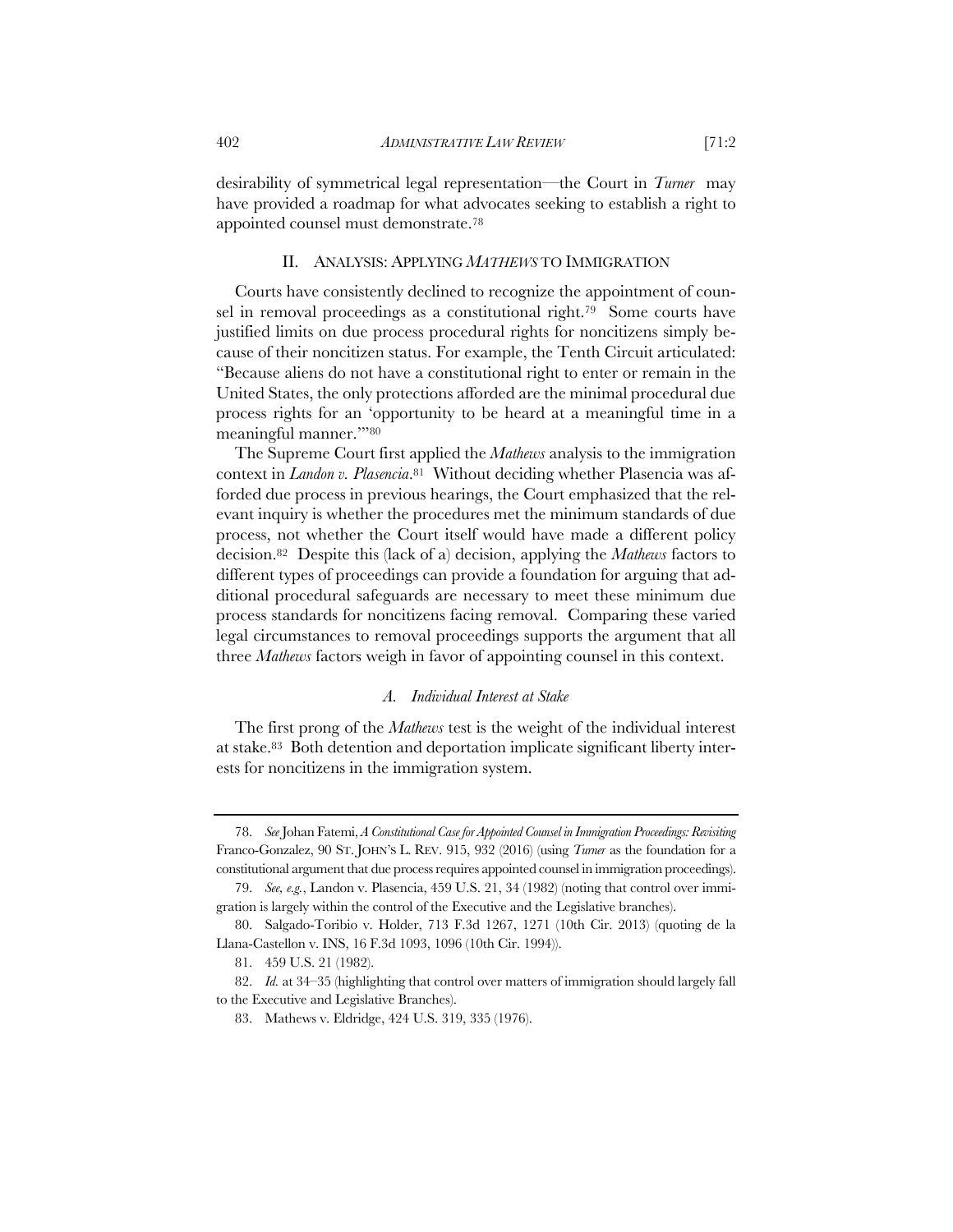#### *1. Detention*

Aside from the ultimate consequence of deportation, Immigration and Customs Enforcement (ICE) detain noncitizens throughout the removal process.84 Underscoring the similar deprivation of liberty that criminals and immigration-system detainees experience, ICE houses some noncitizens in jails due to lack of space in detention facilities.85 In some cases, the loss of liberty may be worse for noncitizen detainees than for criminal offenders, both in the length and conditions of the physical confinement. For example, a noncitizen convicted of a misdemeanor-marijuana offense may only spend a few days in jail, but if subsequent removal proceedings are initiated against him, he can be detained for the months or even years that it takes to complete the case.86 Lack of medical care, inadequate access to the outdoors, inedible and minimal food, and the use of solitary confinement as punishment are all common conditions in detention centers; limited access to urban centers means that legal services and remedies are out of reach for many detainees.<sup>87</sup> Recent policies like the separation of parents and children at the border underscore the severe deprivation of rights that accompanies detention.<sup>88</sup>

#### *2. Deportation*

While the Supreme Court has technically distinguished removal proceedings from criminal proceedings, it has acknowledged the significance of the individual interest at stake and the punitive nature of deportation.89 In 1922,

84. *See* Nadadur, *supra* note 2, at 163 (comparing the similar function and purpose of detention in the immigration context to the criminal context: to deter and punish those who violate laws).

<sup>85.</sup> *Id.* (internal citations omitted).

<sup>86.</sup> *See* Markowitz, *supra* note 33, at 295 (internal citations omitted).

<sup>87.</sup> *See* Detention Watch Network, *Expose & Close: Executive Summary* (Nov. 2012), https://www.detentionwatchnetwork.org/sites/default/files/reports/DWN%20Expose%20 and%20Close%20Executive%20Summary.pdf (summarizing human rights violations in ten prisons and jails used as immigration detention centers).

<sup>88.</sup> Nick Cumming-Bruce, *Taking Migrant Children From Parents is Illegal, U.N. tell U.S.*, N.Y. TIMES (June 5, 2018), https://www.nytimes.com/2018/06/05/world/americas/us-un-mi grant-children-families.html (reporting that the United Nations urged an immediate halt to the practice because it violates migrants' human rights and international law).

<sup>89.</sup> *See* Bridges v. Wixon, 326 U.S. 135, 154 (1945) ("Though deportation is not technically a criminal proceeding, it visits a great hardship on the individual and deprives him of the right to stay and live and work in this land of freedom. That deportation is a penalty—at times a most serious one—cannot be doubted. Meticulous care must be exercised lest the procedure by which he is deprived of that liberty not meet the essential standards of fairness."); *see also* INS v. Errico, 385 U.S. 214, 225 (1966) (characterizing deportation as a "penalty" and "a drastic measure and at times the equivalent of banishment or exile").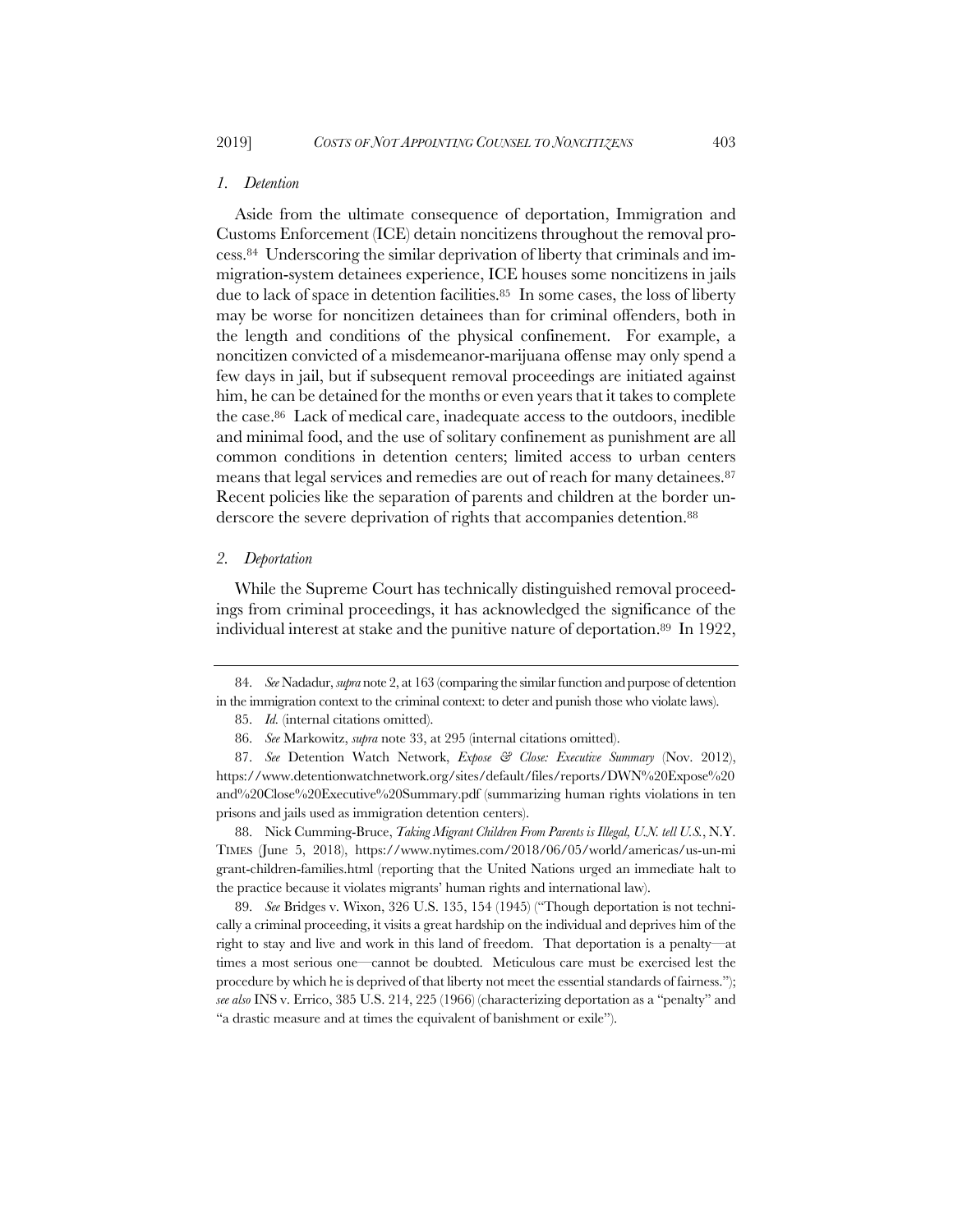Justice Brandeis famously wrote in *Ng Fung Ho v. White*<sup>90</sup> that deportation threatens the loss of "all that makes life worth living."91 This significant individual interest speaks for itself and makes a fair judicial proceeding absolutely critical. Indeed, changes in immigration law have raised the stakes and increased the social costs of deportation to the individual. Potential consequences include a ten-year bar for reentry for deported individuals and an increased risk of criminal prosecutions for those who do reenter illegally.92 Thus, the individual that faces potential deportation—permanently losing the ability "to stay and live and work in this land of freedom"—has an indisputable weighty individual interest at stake.93

#### *B. Risk of Erroneous Deprivation*

The second prong is the risk of erroneous deprivation: will additional safeguards reduce the risk of error in the proceedings?94 The asymmetry of representation and complexity of immigration law—including the burdens of preparing an adequate defense, especially while detained—suggest that additional safeguards are necessary to protect against the erroneous deprivation of the individual interest.

#### *1. Asymmetry of Representation*

The *Gagnon* decision not to provide appointed counsel in probation revocation hearings is a useful contrast to the asymmetric representation in the immigration context. In *Gagnon*, the Court found the nature of probation revocation hearings to be fundamentally different from a criminal trial partially because a parole officer, instead of a prosecutor, represents the state.95 This distinction is a crucial difference in the nature of the proceeding, and the Court suggested that providing counsel in this context would probably lead the government to represent itself with attorneys instead of probation or parole officers.96 The Court concluded that this added formality would

94. Mathews v. Eldridge, 424 U.S. 319, 335 (1976).

<sup>90.</sup> 259 U.S. 276 (1922).

<sup>91.</sup> *Id.* at 284 ("To deport one who so claims to be a citizen obviously deprives him of liberty . . . It may result also in loss of both property and life; or of all that makes life worth living.").

<sup>92.</sup> *See* Kaufman, *supra* note 2, at 140–41 ("Those that return without authorization face the prospect of criminal prosecution for reentry subsequent to removal and, depending on the grounds for the deportation, a sentence of up to twenty years in prison.").

<sup>93.</sup> Landon v. Plasencia, 459 U.S. 21, 34 (1982).

<sup>95.</sup> Gagnon v. Scarpelli, 411 U.S. 778, 788–89 (1973).

<sup>96.</sup> *Id.* at 787.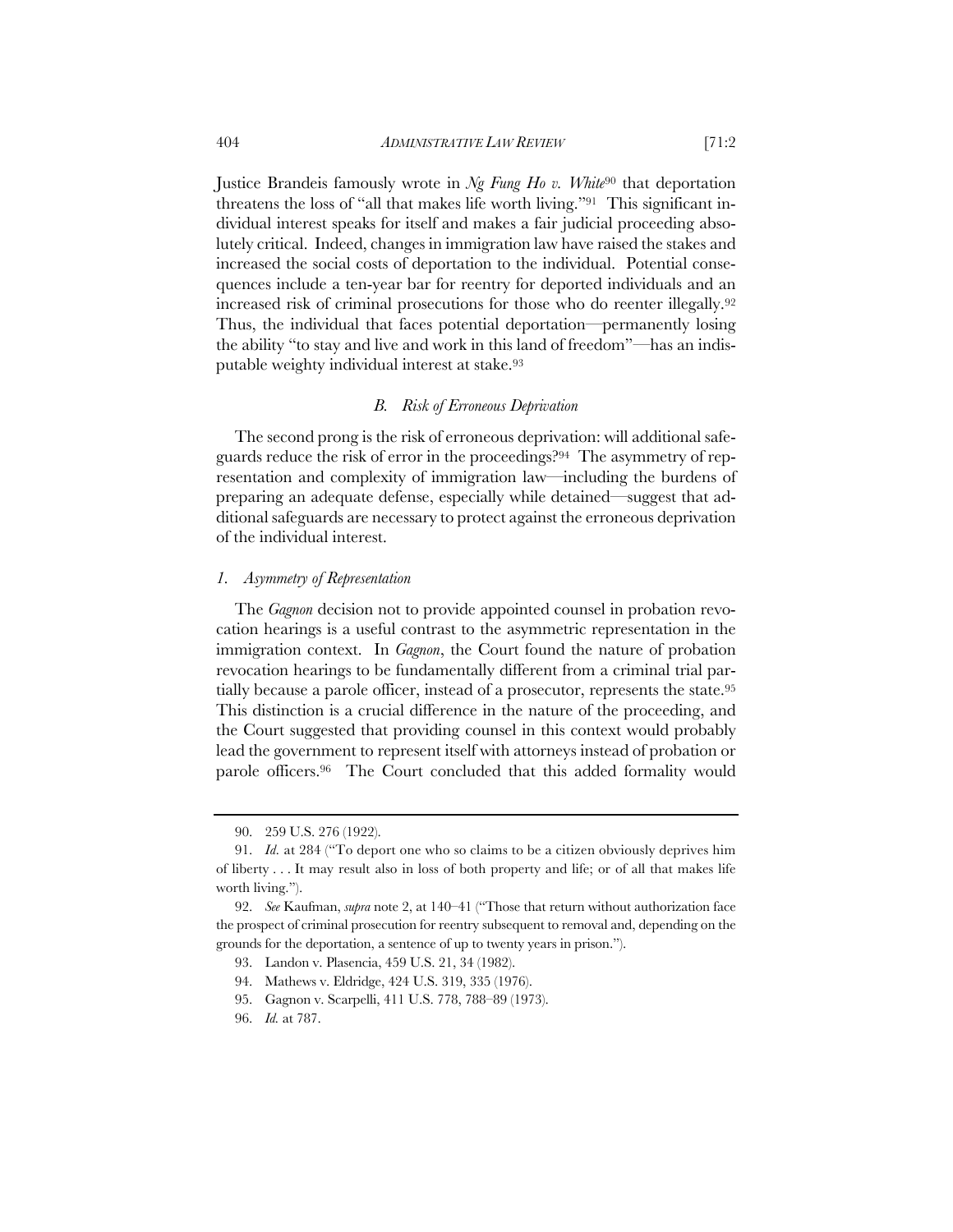negatively impact the nature of these hearings and the interest of the defendant.97 In contrast, there is no such risk in removal proceedings which are already formalized and often asymmetrically adversarial—ICE attorneys represent the government against individuals who frequently lack any representation.98 In 2016, sixty-one percent of the total number of individuals facing removal had representation, but this figure drops to just sixteen percent when considering solely individuals in detention.99 The remote locations of many detention centers makes it particularly difficult for detained immigrants to secure legal representation.<sup>100</sup>

### *2. Complexity of Immigration Law*

Immigration law is "a maze of hyper-technical statutes and regulations that engender waste, delay, and confusion for the Government and petitioners alike."101 Periodic changes to the INA in 1986, 1990, and 1996 resulted in gradually increasing complexity.102 It is a daunting challenge to decipher immigration law, and its complexity coupled with the lack of adequate legal representation too often means that "the adjudication of these cases at the administrative level has fallen below the minimum standards of legal justice."103 While

100. *See* CERD REPORT, *supra* note 99, at 5 n.33 (citing HUMAN RIGHTS FIRST, JAILS AND JUMPSUITS: TRANSFORMING THE U.S. IMMIGRATION DETENTION SYSTEM—A TWO-YEAR REVIEW 31 (2011), http://www.humanrightsfirst.org/wp-content/uploads/pdf/HRF-Jails-and-Jumpsuits-report.pdf) ("Forty percent of Immigration and Customs Enforcement bed space is located more than sixty miles from an urban center.").

101. *See* Drax v. Reno, 338 F.3d 98, 99–100 (2d Cir. 2003) (illustrating the complexity of immigration law with a twenty-page opinion that catalogs the background of the case and laments that it "consumed significant resources of this Court. With regret and astonishment, we determine . . . that this case still cannot be decided definitively but must be remanded to the District Court, and then to the Board of Immigration Appeals[ ], for further proceedings").

103. Benslimane v. Gonzales, 430 F.3d 828, 830 (7th Cir. 2005); *see also* Wang v. Att'y

<sup>97.</sup> *See id.* (explaining that attorneys are "advocates and bound by professional duty to present all available evidence and arguments in support of their clients' positions and to contest with vigor all adverse evidence and views").

<sup>98.</sup> Fatemi, *supra* note 7878, at 932 (highlighting the significance of the often asymmetrical representation in immigration proceedings).

<sup>99.</sup> *See* FY 2016 Statistics Yearbook, *supra* note 3, at F1; *see also* COLUMBIA LAW SCH. HUMAN RIGHTS INST.&NORTHEASTERN UNIV. SCH. OF LAW PROGRAM ON HUMAN RIGHTS & THE GLOB. ECON., EQUAL ACCESS TO JUSTICE: ENSURING MEANINGFUL ACCESS TO COUNSEL IN CIVIL CASES, INCLUDING IMMIGRATION PROCEEDINGS 2–3 (2014), https://web.law.columbia.edu/sites/default/files/microsites/human-rights-institute/files/ equal\_access\_to\_justice\_-\_cerd\_shadow\_report.pdf [hereinafter CERD REPORT].

<sup>102.</sup> Fatemi, *supra* note 78, at 935 (noting how the increased complexity has created challenges for attorneys and judges alike).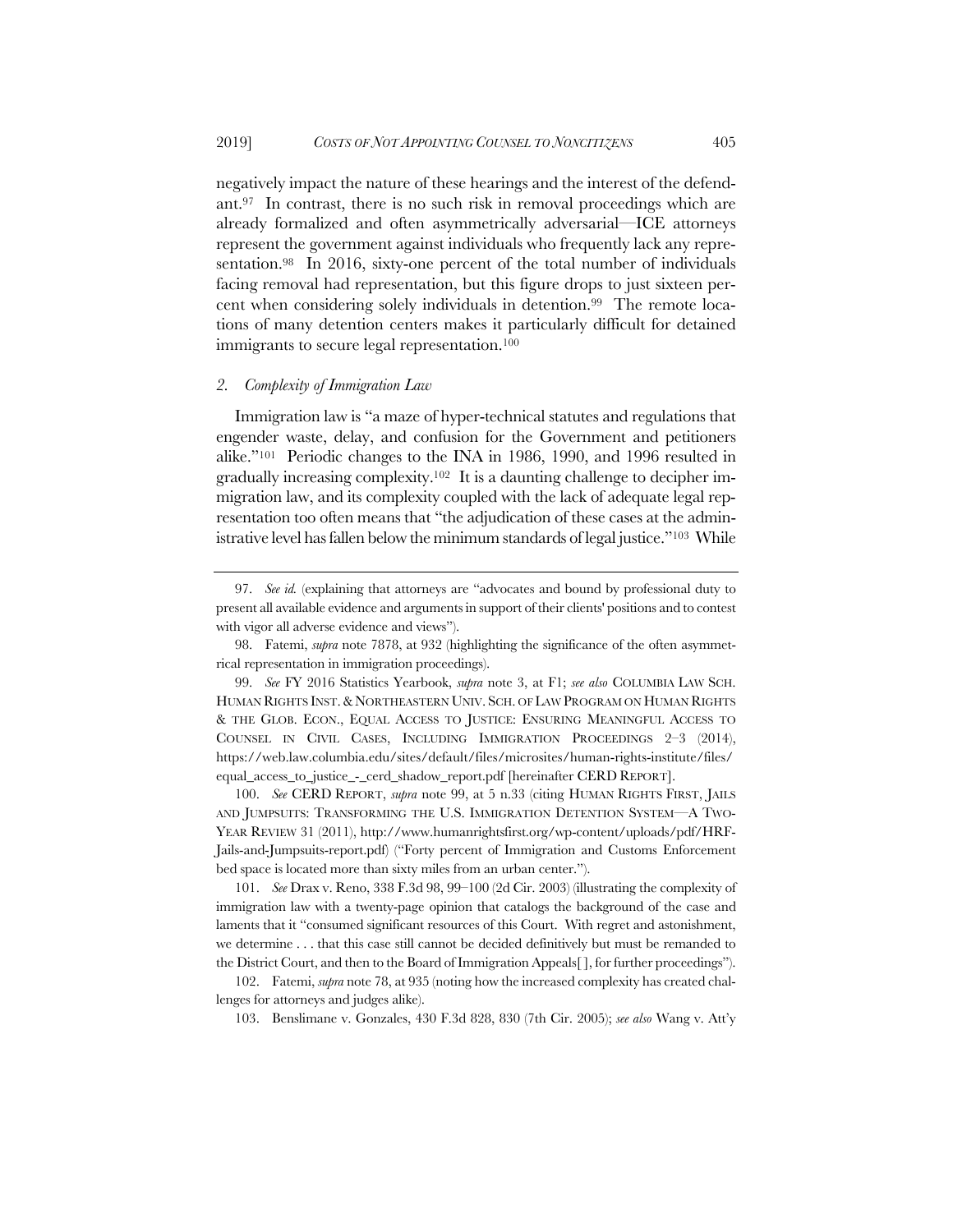*Gagnon* found that decisions to appoint counsel to probationers and parolees partially turns on the defendant's ability to effectively speak for himself, noncitizens facing removal who often cannot speak English, let alone comprehend the complex language of immigration law, are not afforded a similarly reasonable standard.104

# *C. Government Interest*

The third prong of the *Mathews* test is the government interest. As the Court has noted, the government has a weighty interest in efficient administration of immigration laws.105 While appointing counsel in immigration courts would undoubtedly result in initial costs to the government, recent studies have highlighted the efficiencies in the administration of justice that could be realized with such a system.106 This economic and judicial efficiency argument—coupled with the government's interest in just outcomes and its international reputation—suggests that the government interest as a whole could weigh in favor of providing appointed counsel in this context.

# III. RECOMMENDATION: THE GOVERNMENT INTEREST IN A SYSTEM OF APPOINTED COUNSEL FOR NONCITIZENS FACING REMOVAL

The government interest in an efficient immigration system could be better served by creating a system of appointed counsel for noncitizens facing

Gen., 423 F.3d 260, 269 (3d Cir. 2005) ("[T]he tone, the tenor, the disparagement, and the sarcasm of the [immigration judge] seem more appropriate to a court television show than a federal court proceeding."); Sosnovskaia v. Gonzales, 421 F.3d 589, 594 (7th Cir. 2005) ("[T]he procedure that the [immigration judge] employed in this case is an affront to [petitioner's] right to be heard."); Soumahoro v. Gonzales, 415 F.3d 732, 738 (7th Cir. 2005) (per curiam) (deciding that the immigration judge's factual conclusion is "totally unsupported by the record"); Niam v. Ashcroft, 354 F.3d 652, 654 (7th Cir. 2004) ("[T]he elementary principles of administrative law, the rules of logic, and common sense seem to have eluded the Board [of Immigration Appeals] in this as in other cases.").

<sup>104.</sup> Gagnon v. Scarpelli, 411 U.S. 778, 789 (1973); *see, e.g.*, C.J.L.G v. Sessions, 880 F.3d 1122, 1131 (9th Cir. 2018) (addressing but not condemning an immigration judge's actions in providing an unrepresented minor and his mother, neither of whom spoke English, a country report entirely in English about conditions in Honduras to "help" with their asylum claim).

<sup>105.</sup> *See* Landon v. Plasencia, 459 U.S. 21, 34 (1982) (applying the *Mathews* factors to an exclusion hearing).

<sup>106.</sup> *See* VERA STUDY 2017, *supra* note 1, at 5–6 (highlighting that a system appointing counsel to noncitizens facing removal would significantly increase successful outcomes and tax revenue for governments); NERA STUDY 2014, *supra* note 17, at 35 (concluding that a system appointing counsel to noncitizens facing removal would ultimately pay for itself); *see also infra* Part III.A (examining the role of economics in judicial efficacy of removal proceedings).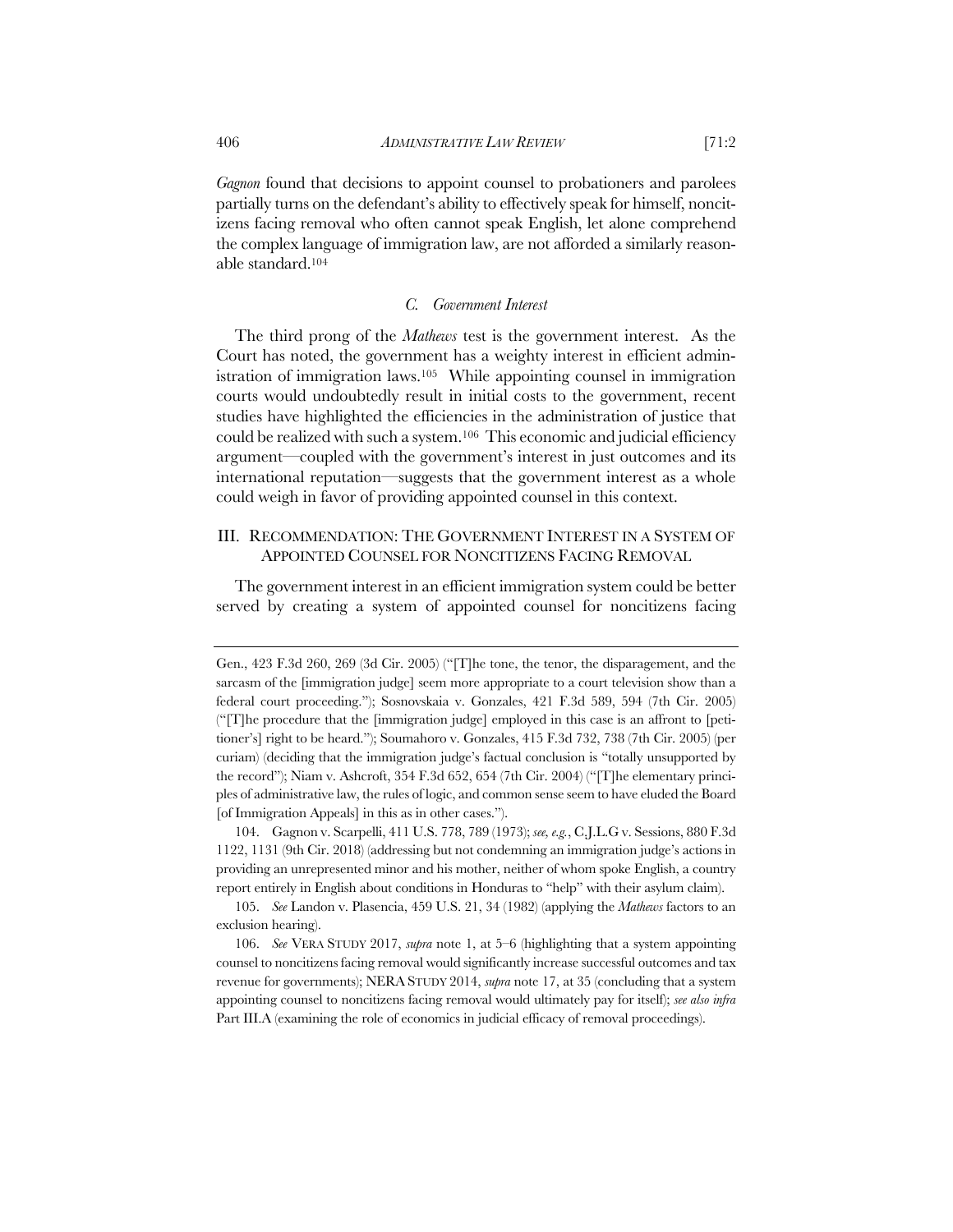removal proceedings. If the government interest is in favor of appointed counsel, this means that all three *Mathews* factors weigh in favor of this outcome. Thus, this factor is crucial to overcome the presumption against appointed counsel. In analyzing the government interest, this Part considers economics and judicial efficiency, just outcomes, and international reputation.

# *A. Economics and Judicial Efficiency*

A recent Senate Committee hearing highlighted a Government Accountability Office report, which cited both increasing legal complexity and the number of continuances granted as major factors contributing to the problematic backlog in the nation's immigration courts.107 The report cited a twenty-three percent increase in continuances issued from 2006 to 2015, and a fifty-four percent increase in immigration judge related continuances issued during this same time period.108 Additionally, the number of total case completions has declined even though the number of immigration judges has increased by seventeen percent.109 Immigration judges feel pressure to grant individuals not represented by counsel at least one continuance and often more, especially if the individual is a minor, does not speak English, or generally does not understand the nature of the proceedings.110 Appointed counsel would likely decrease the overall number of continuances granted—there

<sup>107.</sup> *U.S. Immigration Court System Before the Subcomm. on Border and Immigration of the S. Comm. on the Judiciary*, 115th Cong. (2018) (testimony of Andrew R. Arthur, Resident Fellow, Law and Policy, Center for Immigration Studies). *See generally* Andrew R. Arthur, *U.S. Senate Committee on the Judiciary, Subcommittee on Border and Immigration Strengthening and Reforming America's Immigration Court System*, CENTER FOR IMMIGRATION STUDIES (Apr. 18, 2018, 2:30 PM), https://cis.org/Testimony/Strengthening-and-Reforming-Americas-Immigration-Court-System [hereinafter *CIS Report 2018*].

<sup>108.</sup> *See CIS Report 2018*, *supra* note 107 (citing U.S. GOV'T ACCOUNTABILITY OFF., GAO-17-438, ACTIONS NEEDED TO REDUCE CASE BACKLOG AND ADDRESS LONG-STANDING MANAGEMENT AND OPERATIONAL CHALLENGES 22 (June 2017)) ("Department of Homeland Security [ ] attorneys and others complained that the 'frequent use of continuances [by Immigration Judges] resulted in delays and increased case lengths that contributed to the backlog.'").

<sup>109.</sup> *Id.*

<sup>110.</sup> *See id.* ("If an alien is unrepresented, the court will generally grant at least one continuance to find counsel. If the court subsequently goes ahead thereafter, notwithstanding the request of the alien for an additional continuance to find counsel, the case will likely be remanded, and the immigration judge runs the risk of being accused of denying due process. Similarly, an immigration judge who refuses to grant multiple continuances to an alien to file an application for relief, or to submit evidence in a case, may be accused by a reviewing court of violating due process.").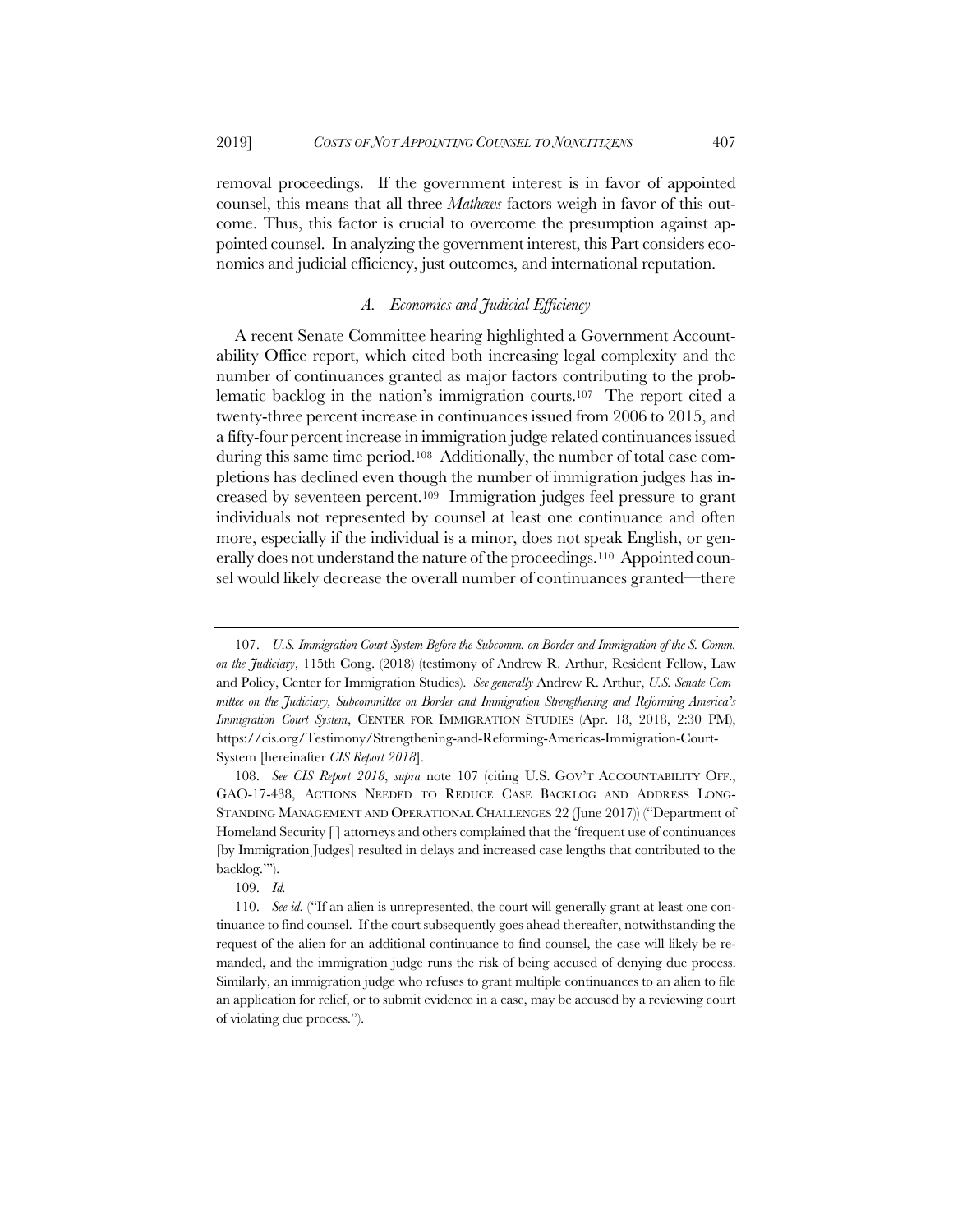would be no need to grant them to give time to find representation, and counsel could assist with complex legal questions that might otherwise result in continuances for an individual proceeding pro se.

A system of appointed counsel would increase successful outcomes in removal proceedings, and this could increase tax revenue for governments. A study by the Vera Institute of Justice analyzed a pilot program in New York City that provided legal counsel to all noncitizens facing removal in one of the city's immigration courts.111 Unrepresented individuals previously had successful outcomes in deportation proceedings only four percent of the time; however, this statistic jumped to forty-eight percent once the city started providing representation to every individual.112 The study also analyzed the potential economic impact of this increase and estimated that if all undocumented immigrants had successful outcomes in immigration court, this could contribute 200 million dollars annually in New York state and local taxes.113 While appointed representation does not guarantee successful outcomes in every case, the study's findings suggest that such a system could substantially increase tax revenue for states choosing to adopt this procedural safeguard.

A system of appointed counsel would also significantly decrease costs associated with detention. While difficult to estimate the precise costs, a study by the National Economics Research Associates (NERA) Economic Consulting Group estimated that a system of appointed counsel for noncitizens facing removal would ultimately pay for itself.114 This is primarily because detention is extremely costly to the government, and noncitizens with representation would be less likely to be detained for significant periods of time.115 Well-counseled clients would be more likely to accept removal without unnecessary delays; counsel could also better identify options for relief for their clients and either secure a dismissal of the proceeding or a release from detention pending the outcome of the case.116 Other examples of savings for the government that are associated with decreased detention

<sup>111.</sup> VERA STUDY 2017, *supra* note 1.

<sup>112.</sup> *Id.* at 24–26.

<sup>113.</sup> *Id.* at 55.

<sup>114.</sup> *See* NERA STUDY 2014, *supra* note 17; *see also* Kirk Semple, *Public Defender System for Immigrants Facing Deportation Would Pay for Itself, Study Says*, N.Y. TIMES (May 29, 2014), https://www.nytimes.com/2014/05/30/nyregion/study-favors-free-counsel-to-navigatedeportation.html (citing the NERA Study 2014 estimate that a system for providing legal counsel for every poor immigrant facing deportation would cost about 208 million dollars per year and save the government 204–208 million dollars per year, thus theoretically paying for itself).

<sup>115.</sup> NERA STUDY 2014, *supra* note 17, at 6.

<sup>116.</sup> *Id.* at 5–6.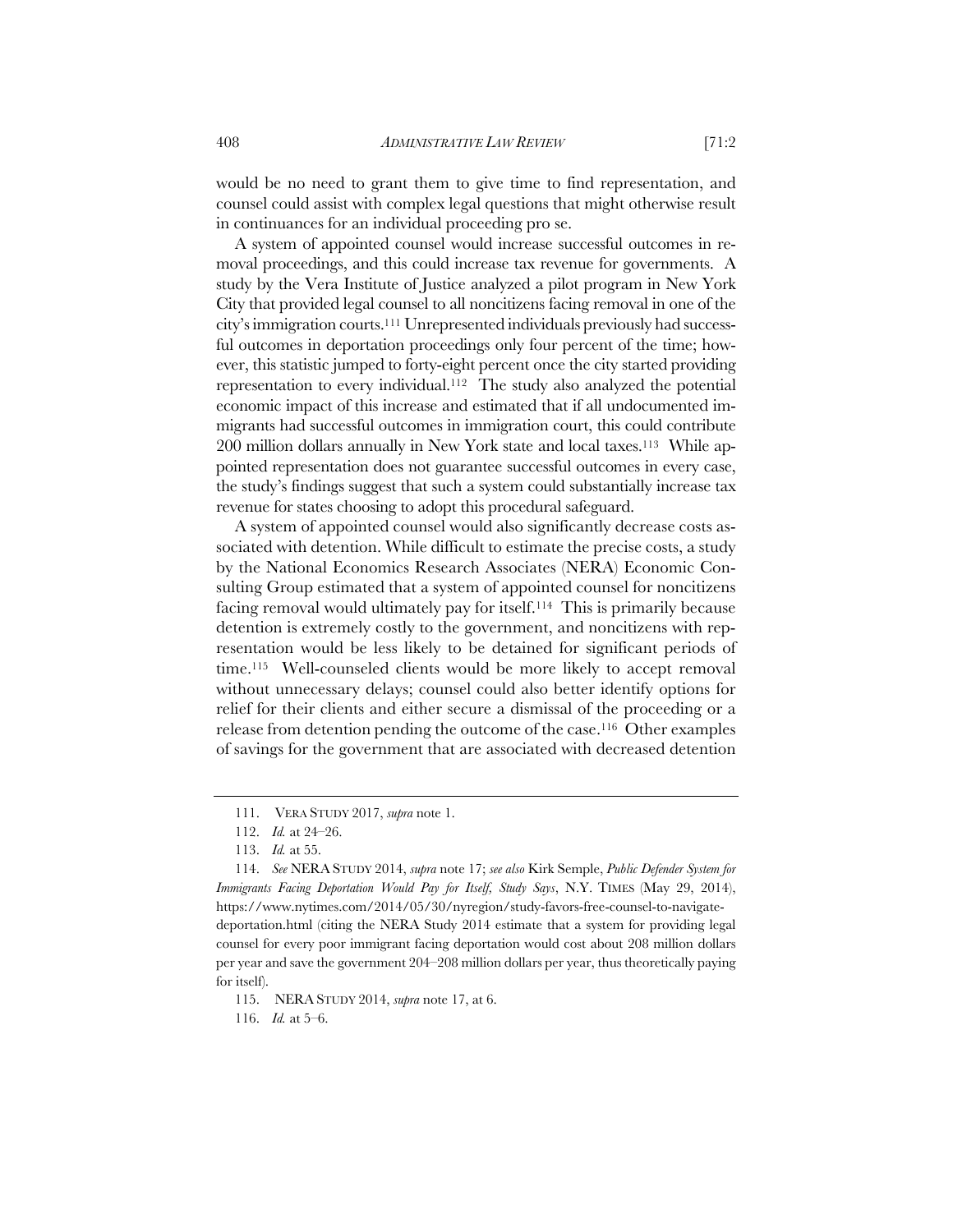include the individuals' ability to work, pay taxes, and care for dependents who might otherwise have to rely on government-funded programs and services to survive.<sup>117</sup>

The efficiency argument is not without critics or potential pitfalls. First, it may not always be the case that representation streamlines proceedings; in some cases, attorneys may prolong the proceedings by filing more motions and appeals.118 Second, a focus on efficiency can undermine more idealistic arguments focused on the added value that lawyers bring to adversarial proceedings.119 Regardless, the potential to streamline inefficient proceedings while benefitting economically merits additional research and consideration.

#### *B. Just Outcomes*

Should judges have the role of both counsel and decisionmaker? Immigration judges are expected to "fully develop the record," especially in cases in which the noncitizen facing removal is unrepresented.120 *C.J.L.G. v. Sessions*,121 a recent decision from the Ninth Circuit, upheld the longstanding precedent that minors facing removal do not have a categorical right to appointed counsel.122 The court admitted that an application for asylum is a complex legal proceeding but found the lack of representation acceptable because an immigration judge takes on the duty to "scrupulously and conscientiously probe into, inquire of, and explore for all the relevant facts."123 The court held that the immigration judge's inquiry in *C.J.L.G.* was adequate and there was therefore no need for appointed counsel.124

Now more than ever, immigration courts and policies are in the public spotlight. 125 Some judges have expressed concern with the state of immigration

121. 880 F.3d 1122 (9th Cir. 2018).

122. *Id.* at 1136.

123. *Id.* at 1138 (citing Agyeman v. INS, 296 F.3d 871, 877 (9th Cir. 2002)) ("Because aliens appearing pro se often lack the legal knowledge to navigate their way successfully through the morass of immigration law, and because their failure to do so successfully might result in their expulsion from this country, it is critical that the IJ scrupulously and conscientiously probe into, inquire of, and explore for all the relevant facts.").

124. *Id.*

<sup>117.</sup> *Id.*

<sup>118.</sup> *See* Ingrid v. Eagley, Gideon*'s Migration*, 122YALE L.J. 2282, 2310 (2013) (comparing efficiency-based arguments for appointed counsel in immigration courts to those in criminal settings that highlight the efficiency of plea-bargains).

<sup>119.</sup> *See id.* (noting the "profound difference that good lawyering can make" as evidenced by the landmark *Gideon* decision).

<sup>120.</sup> *See* Jacinto v. INS, 208 F.3d 725, 733 (9th Cir. 2000).

<sup>125.</sup> *See* Markon, *supra* note 5 (reporting about an IJ who claimed that "I've taught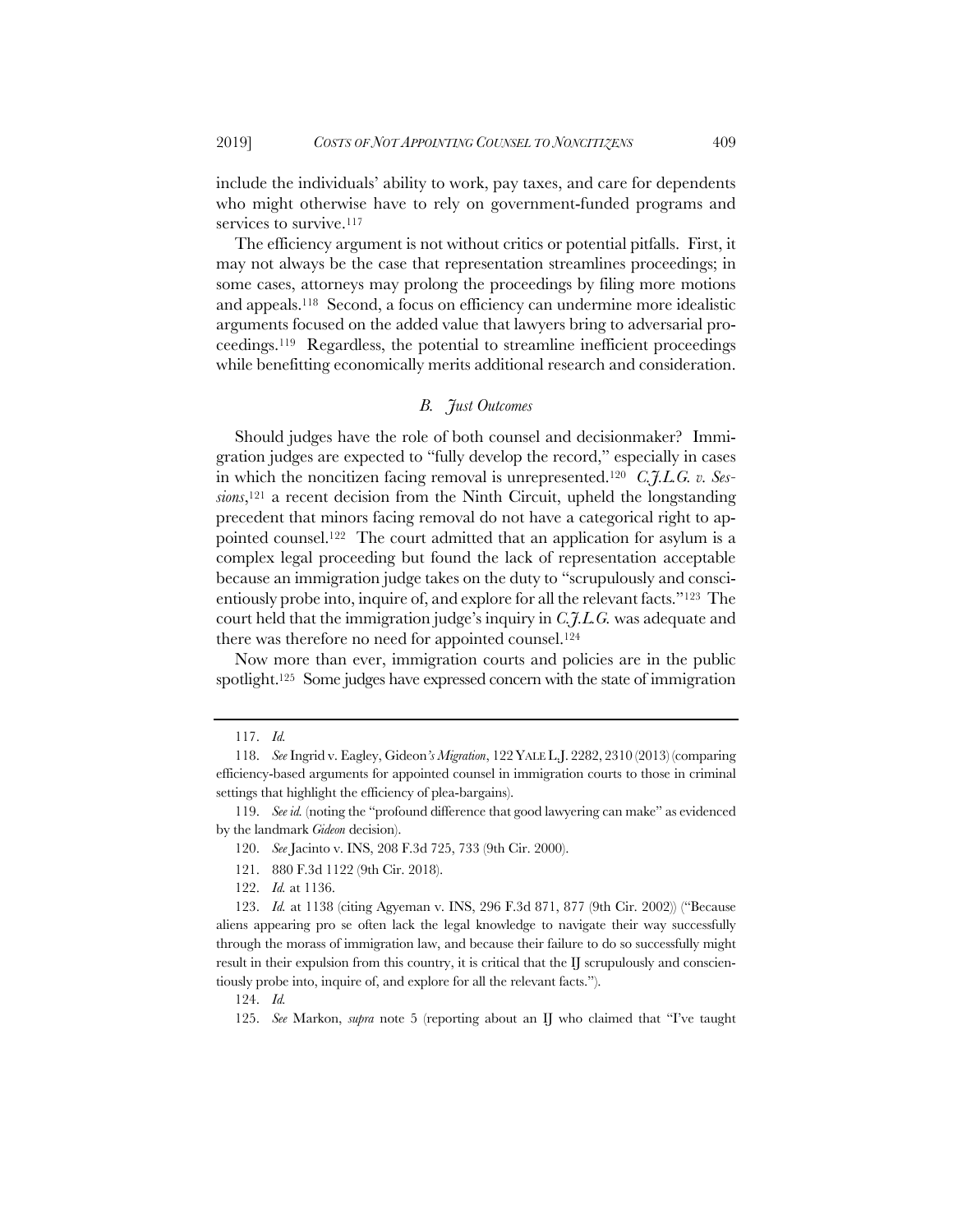law proceedings. One news story reported that Judge Robert Katzmann of the Second Circuit—which was getting about 2,000 immigration appeals per year—noted that without effective counsel in immigration court, appellate court judges "weren't getting a legal record they could rule on."126

In *Aguilera-Enriquez v. INS*,127 the Sixth Circuit considered appointment of counsel for indigent noncitizens facing deportation and held that due process does not require this safeguard.128 District Judge DeMascio wrote a scathing dissent addressing the particular harm associated with deportation, especially for legal permanent residents:

When the government, with plenary power to exclude, agrees to allow an alien lawful residence, it is unconscionable for the government to unilaterally terminate that agreement without affording an indigent resident alien assistance of appointed counsel. Expulsion is such lasting punishment that meaningful due process can require no less. Assuredly, it inflicts punishment as grave as the institutionalization which may follow an In re Gault [sic] finding of delinquency. A resident alien's right to due process should not be tempered by a classification of the deportation proceeding as "civil," "criminal," or "administrative." No matter the classification, deportation is punishment, pure and simple.129

Judge DeMascio concluded that because deportation parallels the punishment of a crime, only a per se rule providing for appointment of counsel would ensure due process of law.130 In considering such "lasting punishment," it is hard to understand how courts can continue to characterize these proceedings as purely civil and disregard the significance of the individual liberty interest at stake and the severe consequences of deportation.

# *C. International Reputation*

The United States faces international pressure to uphold adequate standards of due process in its immigration courts. By ratifying the International Convention on the Elimination of All Forms of Racial Discrimination (CERD), the United States agreed to "eliminate racial discrimination in all its forms."131 The United Nations Human Rights Committee (HRC) has noticed

immigration law literally to three-year-olds and four-year-olds . . . It takes a lot of time. It takes a lot of patience. They get it. It's not the most efficient, but it can be done'').

<sup>126.</sup> Dara Lind, *A New York Courtroom Gave Every Detained Immigrant a Lawyer. The Results Were Staggering*, VOX (Nov. 9, 2017, 9:10 AM), https://www.vox.com/policy-and-poli tics/2017/11/9/16623906/immigration-court-lawyer.

<sup>127.</sup> 516 F.2d 565 (6th Cir. 1975).

<sup>128.</sup> *Id.* at 569.

<sup>129.</sup> *Id.* at 572 (DeMascio, J., dissenting).

<sup>130.</sup> *Id.* at 573 (DeMascio, J., dissenting).

<sup>131.</sup> CERD REPORT, *supra* note 99, at 8.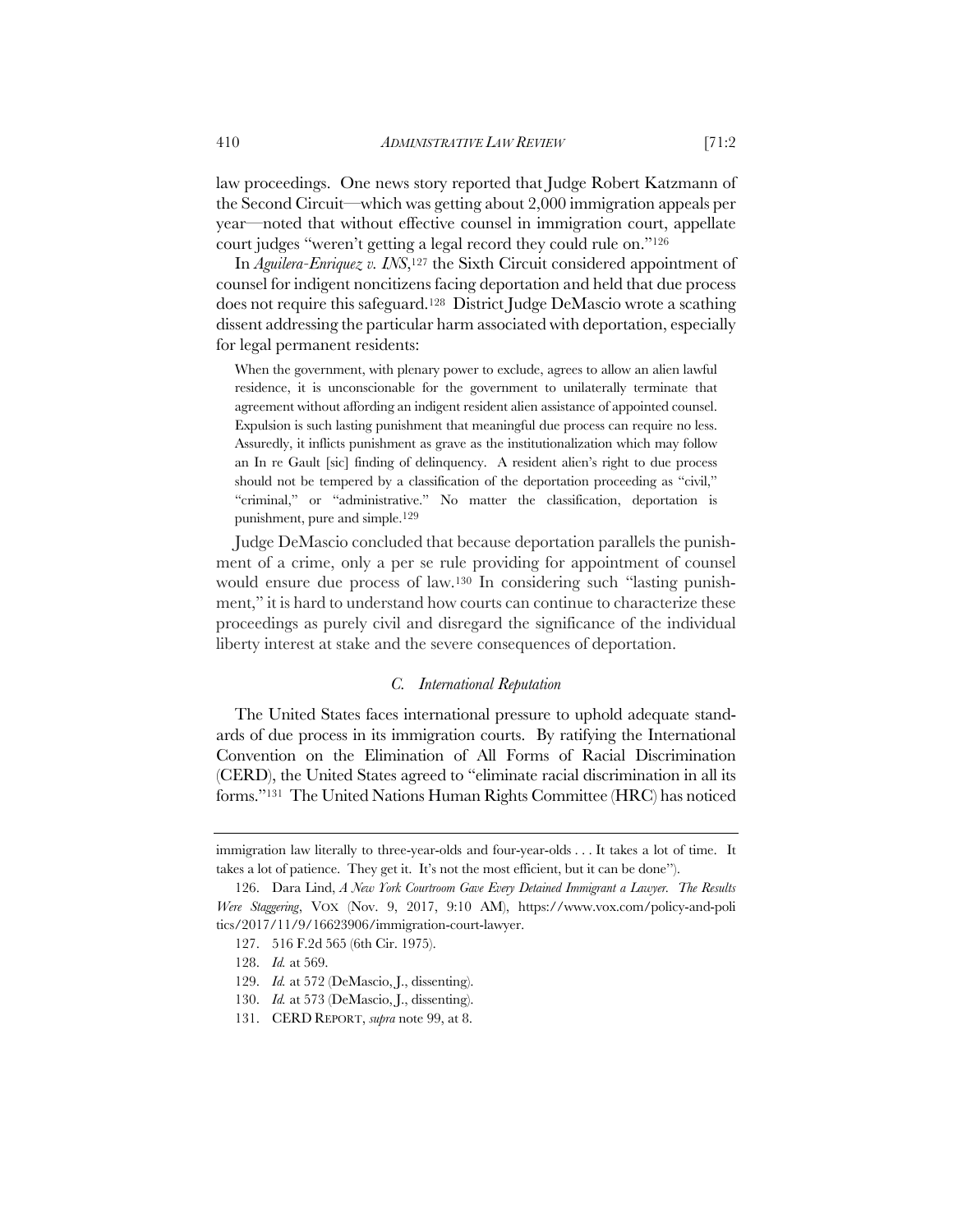and chastised the United States' failure to provide counsel in immigration proceedings for indigent individuals and the disparate impact this has on individuals of different races.132 The HRC recommended multiple reforms, including reducing mandatory detention as well as providing legal representation in immigration and other civil contexts .133 These recommendations are not limited solely to the practices of the United States; the HRC has expressed the same concern "on numerous occasions over states' failure to provide counsel in various types of civil and immigration cases."134 Some countries in Europe, however, do provide financial support for appointed counsel to noncitizens facing removal; the United Kingdom provides counsel free of charge, and Sweden provides legal assistance to minors and other migrants with special needs.135

The United States should follow these examples and expand procedural protections where liberty interests or basic human needs are at stake by prioritizing the establishment of a right to legal counsel for noncitizens facing removal. This would be a step in the right direction toward honoring its obligation under the CERD and protecting its international reputation—at least, in this particular context.136

#### **CONCLUSION**

Appointing counsel to noncitizens facing removal proceedings would promote judicial efficiency, integrity, and the United States' international reputation. Accordingly, such a system could ultimately serve the government's interest. The United States should explore this possibility by researching the costs and savings a system of appointed counsel would incur. The Center for Immigration Studies report<sup>137</sup> sheds light on important factors behind the backlogged immigration system and points to areas in which efficiencies might be realized; the Vera<sup>138</sup> and NERA<sup>139</sup> studies provide useful frameworks for how this research might look and how the system may be implemented.

<sup>132.</sup> *Id.*

<sup>133.</sup> *Id.*

<sup>134.</sup> *See id.* (citing multiple U.N. Human Rights Committee reports that recommend additional legal assistance to asylum seekers in Sweden, the Czech Republic, and Switzerland).

<sup>135.</sup> THE LAW LIBRARY OF CONGRESS, RIGHT TO COUNSEL FOR DETAINED MIGRANTS IN SELECTED JURISDICTIONS 7–9 (2017), https://www.loc.gov/law/help/right-to-counsel/right-to-counsel-detained-migrants.pdf.

<sup>136.</sup> *See* CERD REPORT, *supra* note 99, at 23 ("The federal government should prioritize establishing a right to legal counsel for immigrants in civil immigration proceedings and indigent litigants in other federal civil cases where liberty interests or basic human needs are at stake.").

<sup>137.</sup> *CIS Report 2018*, *supra* note 107; *see supra* Part III.A for further discussion.

<sup>138.</sup> VERA STUDY 2017, *supra* note 1, at 13–6; *see supra* Part III.A for further discussion.

<sup>139.</sup> NERA STUDY 2014, *supra* note 17; *see supra* Part III.A for further discussion.